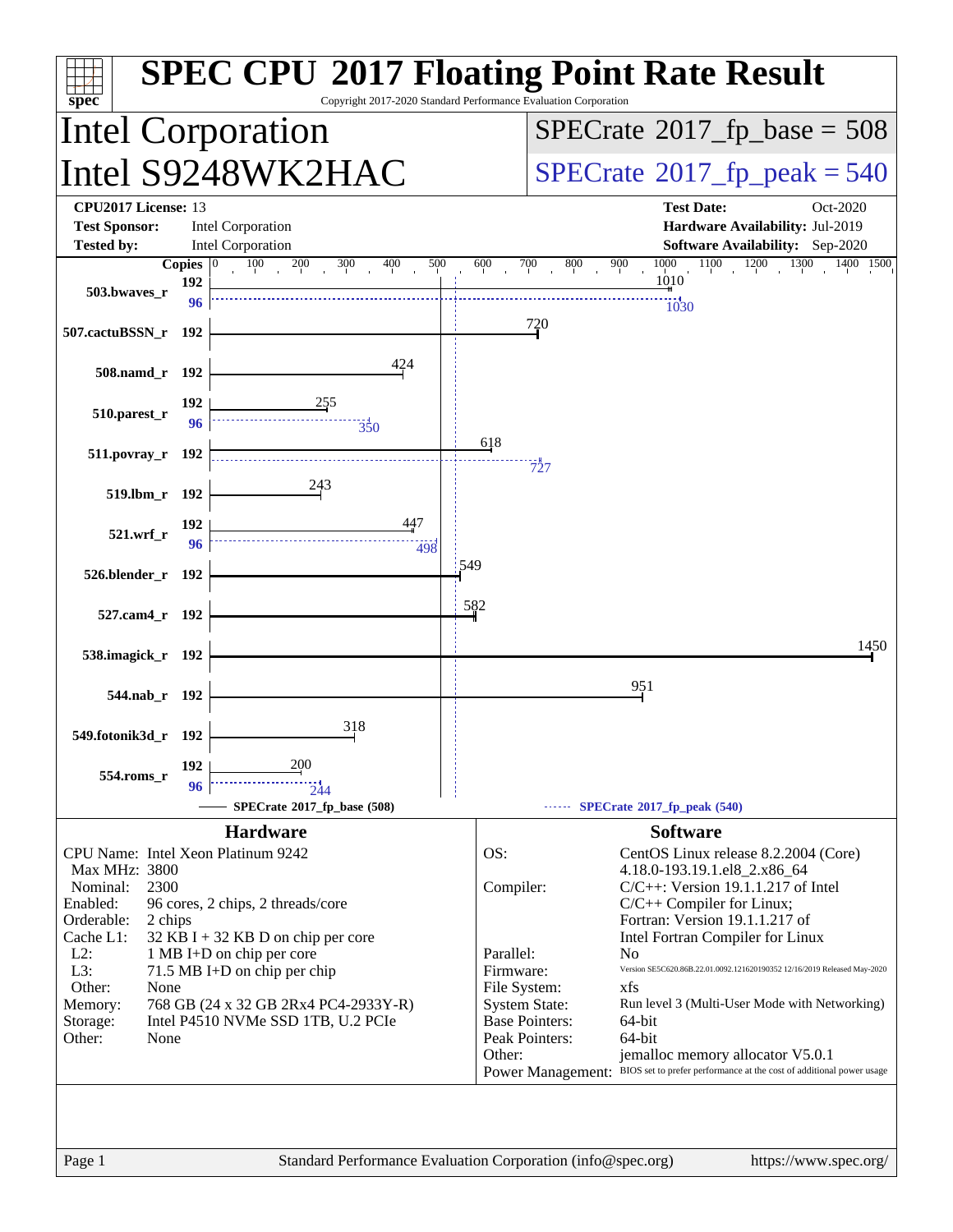| $spec^*$                                                                                   |                                                      |                |       |                |       | <b>SPEC CPU®2017 Floating Point Rate Result</b><br>Copyright 2017-2020 Standard Performance Evaluation Corporation |       |               |                |              |                |                                |                |              |
|--------------------------------------------------------------------------------------------|------------------------------------------------------|----------------|-------|----------------|-------|--------------------------------------------------------------------------------------------------------------------|-------|---------------|----------------|--------------|----------------|--------------------------------|----------------|--------------|
| <b>Intel Corporation</b>                                                                   |                                                      |                |       |                |       | $SPECTate$ <sup>®</sup> 2017_fp_base = 508                                                                         |       |               |                |              |                |                                |                |              |
|                                                                                            | Intel S9248WK2HAC                                    |                |       |                |       |                                                                                                                    |       |               |                |              |                | $SPECTate@2017_fp\_peak = 540$ |                |              |
|                                                                                            | CPU2017 License: 13<br><b>Test Date:</b><br>Oct-2020 |                |       |                |       |                                                                                                                    |       |               |                |              |                |                                |                |              |
| <b>Test Sponsor:</b><br><b>Intel Corporation</b><br>Hardware Availability: Jul-2019        |                                                      |                |       |                |       |                                                                                                                    |       |               |                |              |                |                                |                |              |
| <b>Tested by:</b><br><b>Intel Corporation</b><br><b>Software Availability:</b><br>Sep-2020 |                                                      |                |       |                |       |                                                                                                                    |       |               |                |              |                |                                |                |              |
| <b>Results Table</b>                                                                       |                                                      |                |       |                |       |                                                                                                                    |       |               |                |              |                |                                |                |              |
|                                                                                            |                                                      |                |       | <b>Base</b>    |       |                                                                                                                    |       |               |                |              | <b>Peak</b>    |                                |                |              |
| <b>Benchmark</b>                                                                           | <b>Copies</b>                                        | <b>Seconds</b> | Ratio | <b>Seconds</b> | Ratio | <b>Seconds</b>                                                                                                     | Ratio | <b>Copies</b> | <b>Seconds</b> | <b>Ratio</b> | <b>Seconds</b> | <b>Ratio</b>                   | <b>Seconds</b> | <b>Ratio</b> |
| 503.bwaves_r                                                                               | 192                                                  | 1905           | 1010  | 1900           | 1010  | 1912                                                                                                               | 1010  | 96            | 931            | 1030         | 932            | 1030                           | 932            | 1030         |
| 507.cactuBSSN r                                                                            | 192                                                  | 339            | 718   | 338            | 720   | 337                                                                                                                | 721   | 192           | 339            | 718          | 338            | 720                            | 337            | 721          |
| 508.namd r                                                                                 | 192                                                  | 430            | 424   | 430            | 424   | 430                                                                                                                | 424   | 192           | 430            | 424          | 430            | 424                            | 430            | 424          |
| 510.parest_r                                                                               | 192                                                  | 1950           | 258   | 1966           | 255   | 1967                                                                                                               | 255   | 96            | 716            | 351          | 719            | 350                            | 717            | 350          |
| 511.povray_r                                                                               | 192                                                  | 724            | 619   | 726            | 617   | 726                                                                                                                | 618   | 192           | 617            | 727          | 620            | 724                            | 616            | 727          |
| 519.lbm r                                                                                  | 192                                                  | 833            | 243   | 833            | 243   | 833                                                                                                                | 243   | 192           | 833            | 243          | 833            | 243                            | 833            | 243          |
| $521.wrf_r$                                                                                | 192                                                  | 969            | 444   | 961            | 448   | 963                                                                                                                | 447   | 96            | 431            | 499          | 432            | 498                            | 431            | 498          |
| 526.blender r                                                                              | 192                                                  | 533            | 548   | 532            | 549   | 533                                                                                                                | 549   | 192           | 533            | 548          | 532            | 549                            | 533            | 549          |
| 527.cam4 r                                                                                 | 192                                                  | 579            | 579   | 575            | 584   | 577                                                                                                                | 582   | 192           | 579            | 579          | 575            | 584                            | 577            | 582          |
| 538.imagick_r                                                                              | 192                                                  | 329            | 1450  | 328            | 1460  | 328                                                                                                                | 1450  | 192           | 329            | 1450         | 328            | 1460                           | 328            | 1450         |
| 544.nab r                                                                                  | 192                                                  | 340            | 950   | 340            | 951   | 340                                                                                                                | 952   | 192           | 340            | 950          | <b>340</b>     | 951                            | 340            | 952          |
| 549.fotonik3d r                                                                            | 192                                                  | 2354           | 318   | 2353           | 318   | 2358                                                                                                               | 317   | 192           | 2354           | 318          | 2353           | 318                            | 2358           | 317          |
| 554.roms r                                                                                 | 192                                                  | 1522           | 200   | 1522           | 200   | 1519                                                                                                               | 201   | 96            | 629            | 243          | 625            | 244                            | 626            | 244          |
| $SPECrate$ <sup>®</sup> 2017_fp_base =<br>508                                              |                                                      |                |       |                |       |                                                                                                                    |       |               |                |              |                |                                |                |              |

**[SPECrate](http://www.spec.org/auto/cpu2017/Docs/result-fields.html#SPECrate2017fppeak)[2017\\_fp\\_peak =](http://www.spec.org/auto/cpu2017/Docs/result-fields.html#SPECrate2017fppeak) 540**

Results appear in the [order in which they were run](http://www.spec.org/auto/cpu2017/Docs/result-fields.html#RunOrder). Bold underlined text [indicates a median measurement](http://www.spec.org/auto/cpu2017/Docs/result-fields.html#Median).

#### **[Compiler Notes](http://www.spec.org/auto/cpu2017/Docs/result-fields.html#CompilerNotes)**

 The inconsistent Compiler version information under Compiler Version section is due to a discrepancy in Intel Compiler. The correct version of C/C++ compiler is: Version 19.1.1.217 Build 20200306 Compiler for Linux The correct version of Fortran compiler is: Version 19.1.1.217 Build 20200306 Compiler for Linux

#### **[Submit Notes](http://www.spec.org/auto/cpu2017/Docs/result-fields.html#SubmitNotes)**

 The numactl mechanism was used to bind copies to processors. The config file option 'submit' was used to generate numactl commands to bind each copy to a specific processor. For details, please see the config file.

#### **[Operating System Notes](http://www.spec.org/auto/cpu2017/Docs/result-fields.html#OperatingSystemNotes)**

Stack size set to unlimited using "ulimit -s unlimited"

#### **[Environment Variables Notes](http://www.spec.org/auto/cpu2017/Docs/result-fields.html#EnvironmentVariablesNotes)**

Environment variables set by runcpu before the start of the run: LD\_LIBRARY\_PATH = "/root/cpu2017/lib/intel64:/root/cpu2017/je5.0.1-64" MALLOC\_CONF = "retain:true"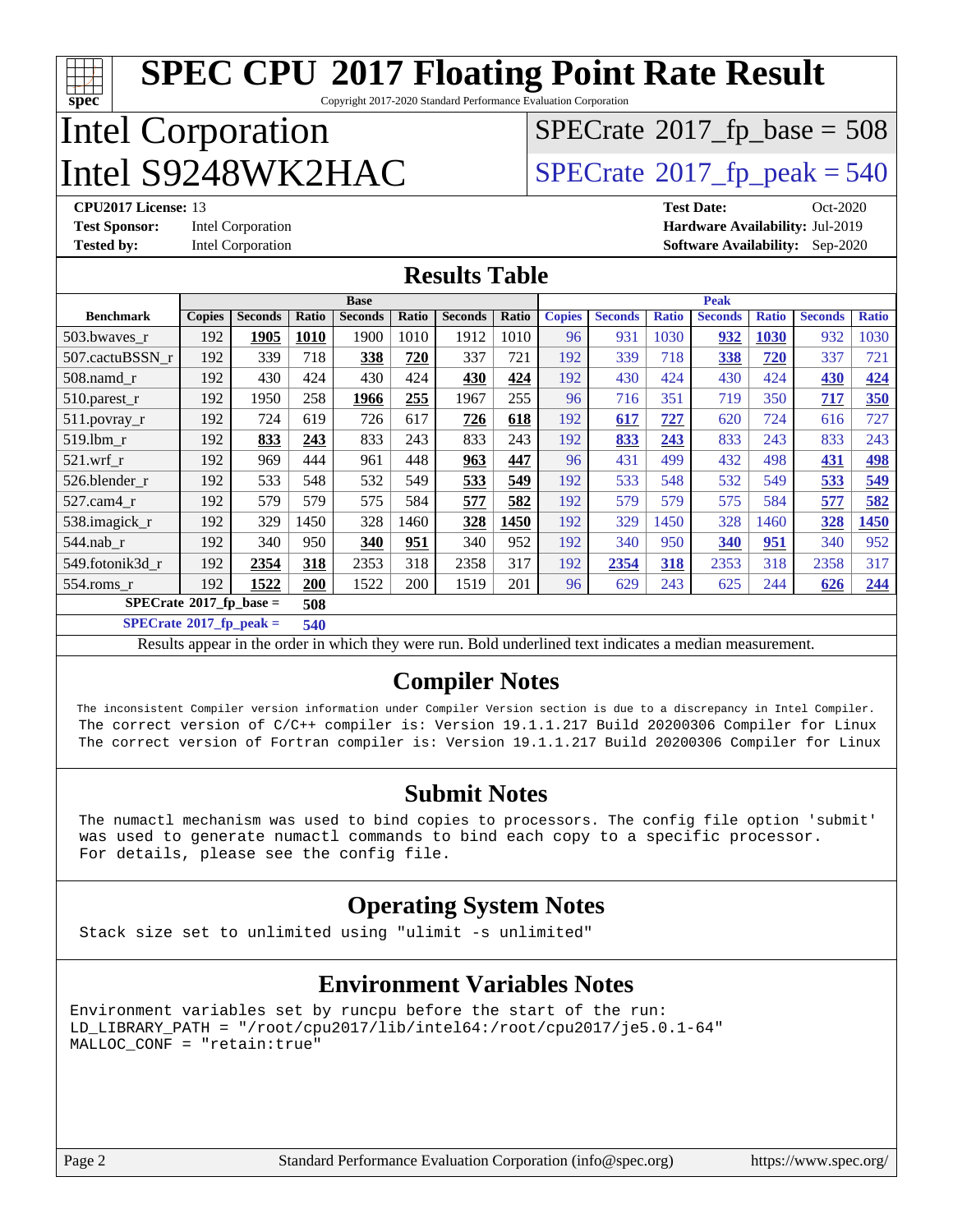#### Page 3 Standard Performance Evaluation Corporation [\(info@spec.org\)](mailto:info@spec.org) <https://www.spec.org/> **[spec](http://www.spec.org/) [SPEC CPU](http://www.spec.org/auto/cpu2017/Docs/result-fields.html#SPECCPU2017FloatingPointRateResult)[2017 Floating Point Rate Result](http://www.spec.org/auto/cpu2017/Docs/result-fields.html#SPECCPU2017FloatingPointRateResult)** Copyright 2017-2020 Standard Performance Evaluation Corporation Intel Corporation Intel  $S9248WK2HAC$  [SPECrate](http://www.spec.org/auto/cpu2017/Docs/result-fields.html#SPECrate2017fppeak)®[2017\\_fp\\_peak = 5](http://www.spec.org/auto/cpu2017/Docs/result-fields.html#SPECrate2017fppeak)40  $SPECTate$ <sup>®</sup>[2017\\_fp\\_base =](http://www.spec.org/auto/cpu2017/Docs/result-fields.html#SPECrate2017fpbase) 508 **[CPU2017 License:](http://www.spec.org/auto/cpu2017/Docs/result-fields.html#CPU2017License)** 13 **[Test Date:](http://www.spec.org/auto/cpu2017/Docs/result-fields.html#TestDate)** Oct-2020 **[Test Sponsor:](http://www.spec.org/auto/cpu2017/Docs/result-fields.html#TestSponsor)** Intel Corporation **[Hardware Availability:](http://www.spec.org/auto/cpu2017/Docs/result-fields.html#HardwareAvailability)** Jul-2019 **[Tested by:](http://www.spec.org/auto/cpu2017/Docs/result-fields.html#Testedby)** Intel Corporation **[Software Availability:](http://www.spec.org/auto/cpu2017/Docs/result-fields.html#SoftwareAvailability)** Sep-2020 **[General Notes](http://www.spec.org/auto/cpu2017/Docs/result-fields.html#GeneralNotes)** Binaries compiled on a system with 1x Intel Core i9-7980XE CPU + 64GB RAM memory using Redhat Enterprise Linux 8.0 Transparent Huge Pages enabled by default Prior to runcpu invocation Filesystem page cache synced and cleared with: sync; echo 3> /proc/sys/vm/drop\_caches runcpu command invoked through numactl i.e.: numactl --interleave=all runcpu <etc> NA: The test sponsor attests, as of date of publication, that CVE-2017-5754 (Meltdown) is mitigated in the system as tested and documented. Yes: The test sponsor attests, as of date of publication, that CVE-2017-5753 (Spectre variant 1) is mitigated in the system as tested and documented. Yes: The test sponsor attests, as of date of publication, that CVE-2017-5715 (Spectre variant 2) is mitigated in the system as tested and documented. jemalloc, a general purpose malloc implementation built with the RedHat Enterprise 7.5, and the system compiler gcc 4.8.5 sources available from jemalloc.net or<https://github.com/jemalloc/jemalloc/releases> **[Platform Notes](http://www.spec.org/auto/cpu2017/Docs/result-fields.html#PlatformNotes)** BIOS Configuration: CPU Power and Performance Policy set to Performance IMC Interleaving set to 1-way Sub Numa Clustering set to Enabled Virtualization Technology disabled Sysinfo program /root/cpu2017/bin/sysinfo Rev: r6365 of 2019-08-21 295195f888a3d7edb1e6e46a485a0011 running on localhost.localdomain Mon Oct 12 04:10:24 2020 SUT (System Under Test) info as seen by some common utilities. For more information on this section, see <https://www.spec.org/cpu2017/Docs/config.html#sysinfo> From /proc/cpuinfo model name : Intel(R) Xeon(R) Platinum 9242 CPU @ 2.30GHz 2 "physical id"s (chips) 192 "processors" cores, siblings (Caution: counting these is hw and system dependent. The following excerpts from /proc/cpuinfo might not be reliable. Use with caution.) cpu cores : 48 siblings : 96 physical 0: cores 0 1 2 3 4 5 6 9 10 11 12 13 16 17 18 19 20 21 24 25 26 27 28 29 physical 1: cores 0 1 2 3 4 5 6 8 9 10 11 12 13 16 17 18 19 20 21 25 26 27 28 29 From lscpu: **(Continued on next page)**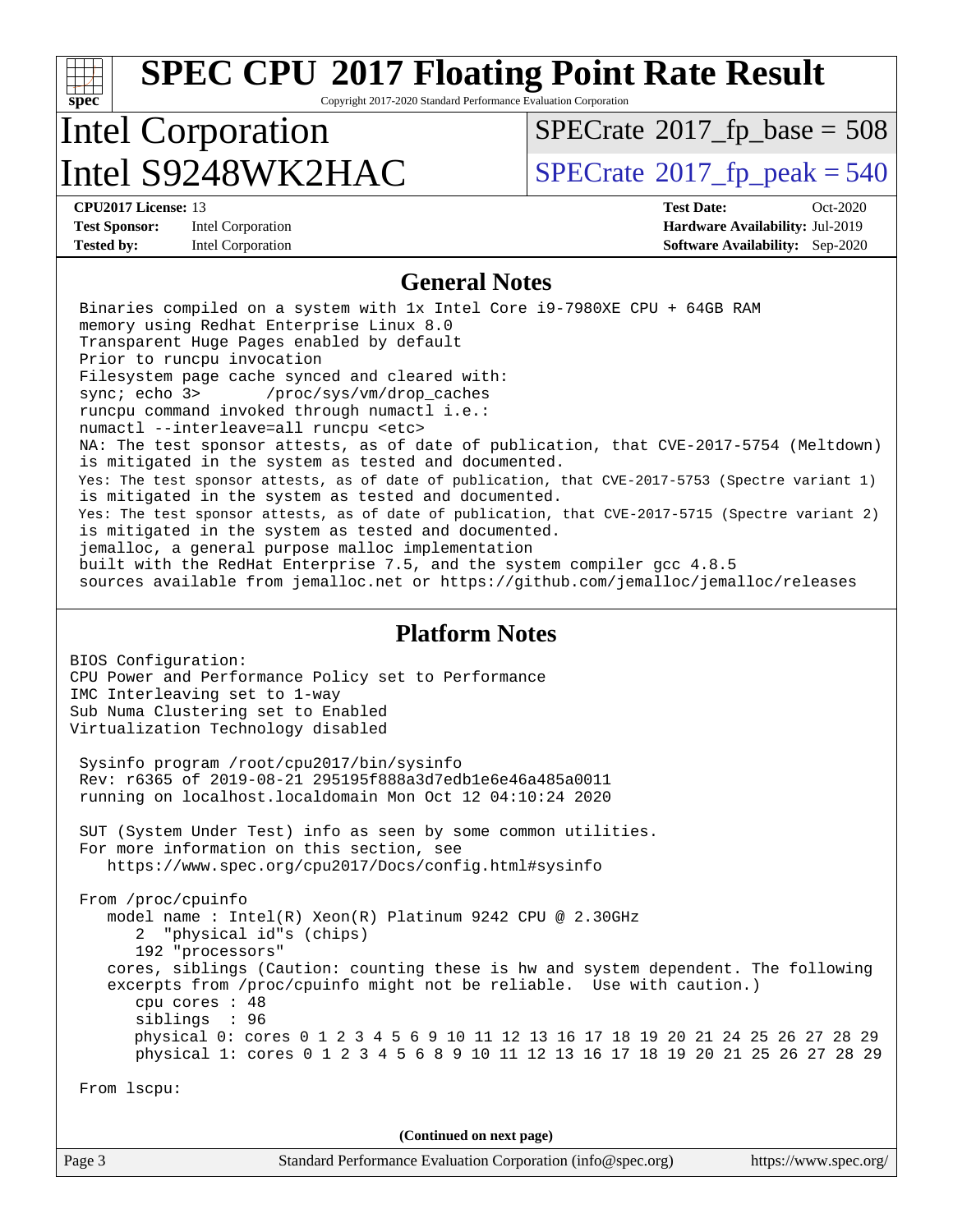

Copyright 2017-2020 Standard Performance Evaluation Corporation

## Intel Corporation Intel  $S9248WK2HAC$  [SPECrate](http://www.spec.org/auto/cpu2017/Docs/result-fields.html#SPECrate2017fppeak)®[2017\\_fp\\_peak = 5](http://www.spec.org/auto/cpu2017/Docs/result-fields.html#SPECrate2017fppeak)40

 $SPECrate$ <sup>®</sup>[2017\\_fp\\_base =](http://www.spec.org/auto/cpu2017/Docs/result-fields.html#SPECrate2017fpbase) 508

**[Tested by:](http://www.spec.org/auto/cpu2017/Docs/result-fields.html#Testedby)** Intel Corporation **[Software Availability:](http://www.spec.org/auto/cpu2017/Docs/result-fields.html#SoftwareAvailability)** Sep-2020

**[CPU2017 License:](http://www.spec.org/auto/cpu2017/Docs/result-fields.html#CPU2017License)** 13 **[Test Date:](http://www.spec.org/auto/cpu2017/Docs/result-fields.html#TestDate)** Oct-2020 **[Test Sponsor:](http://www.spec.org/auto/cpu2017/Docs/result-fields.html#TestSponsor)** Intel Corporation **[Hardware Availability:](http://www.spec.org/auto/cpu2017/Docs/result-fields.html#HardwareAvailability)** Jul-2019

#### **[Platform Notes \(Continued\)](http://www.spec.org/auto/cpu2017/Docs/result-fields.html#PlatformNotes)**

| Architecture:                        | x86 64                                                                                                                                                                     |
|--------------------------------------|----------------------------------------------------------------------------------------------------------------------------------------------------------------------------|
| $CPU$ op-mode(s):                    | $32$ -bit, $64$ -bit                                                                                                                                                       |
| Byte Order:                          | Little Endian                                                                                                                                                              |
| CPU(s):                              | 192                                                                                                                                                                        |
| On-line CPU(s) list: $0-191$         |                                                                                                                                                                            |
| Thread( $s$ ) per core:              | 2                                                                                                                                                                          |
| $Core(s)$ per socket:                | 48                                                                                                                                                                         |
| Socket(s):                           | $\overline{c}$                                                                                                                                                             |
| NUMA node(s):                        | 8                                                                                                                                                                          |
| Vendor ID:                           | GenuineIntel                                                                                                                                                               |
| CPU family:                          | 6                                                                                                                                                                          |
| Model:                               | 85                                                                                                                                                                         |
| Model name:                          | $Intel(R) Xeon(R) Platinum 9242 CPU @ 2.30GHz$                                                                                                                             |
| Stepping:                            | 7                                                                                                                                                                          |
| CPU MHz:                             | 3305.114                                                                                                                                                                   |
| CPU max MHz:                         | 3800.0000                                                                                                                                                                  |
| CPU min MHz:                         | 1000.0000                                                                                                                                                                  |
| BogoMIPS:                            | 4600.00                                                                                                                                                                    |
| Virtualization:                      | $VT - x$                                                                                                                                                                   |
| L1d cache:                           | 32K                                                                                                                                                                        |
| Lli cache:                           | 32K                                                                                                                                                                        |
| $L2$ cache:                          | 1024K                                                                                                                                                                      |
| L3 cache:                            | 36608K                                                                                                                                                                     |
| NUMA node0 CPU(s):                   | 0-3, 7, 8, 12-14, 18-20, 96-99, 103, 104, 108-110, 114-116                                                                                                                 |
| NUMA nodel CPU(s):                   | 4-6, 9-11, 15-17, 21-23, 100-102, 105-107, 111-113, 117-119                                                                                                                |
| NUMA $node2$ $CPU(s)$ :              | 24-27, 31-33, 37-39, 43, 44, 120-123, 127-129, 133-135, 139, 140                                                                                                           |
| NUMA node3 CPU(s):                   | 28-30, 34-36, 40-42, 45-47, 124-126, 130-132, 136-138, 141-143                                                                                                             |
| NUMA $node4$ CPU $(s)$ :             | 48-51, 55-57, 61-63, 67, 68, 144-147, 151-153, 157-159, 163, 164                                                                                                           |
| NUMA node5 $CPU(s):$                 | 52-54, 58-60, 64-66, 69-71, 148-150, 154-156, 160-162, 165-167                                                                                                             |
| NUMA node6 CPU(s):                   | 72-75, 79-81, 85-87, 91, 92, 168-171, 175-177, 181-183, 187, 188                                                                                                           |
| NUMA $node7$ CPU $(s)$ :             | 76-78, 82-84, 88-90, 93-95, 172-174, 178-180, 184-186, 189-191                                                                                                             |
| Flaqs:                               | fpu vme de pse tsc msr pae mce cx8 apic sep mtrr pge mca cmov                                                                                                              |
|                                      | pat pse36 clflush dts acpi mmx fxsr sse sse2 ss ht tm pbe syscall nx pdpelgb rdtscp<br>lm constant_tsc art arch_perfmon pebs bts rep_good nopl xtopology nonstop_tsc cpuid |
|                                      | aperfmperf pni pclmulgdg dtes64 monitor ds cpl vmx smx est tm2 ssse3 sdbg fma cx16                                                                                         |
|                                      | xtpr pdcm pcid dca sse4_1 sse4_2 x2apic movbe popcnt tsc_deadline_timer aes xsave                                                                                          |
|                                      | avx f16c rdrand lahf_lm abm 3dnowprefetch cpuid_fault epb cat_13 cdp_13                                                                                                    |
|                                      | invpcid_single ssbd mba ibrs ibpb stibp ibrs_enhanced tpr_shadow vnmi flexpriority                                                                                         |
|                                      | ept vpid fsgsbase tsc_adjust bmil hle avx2 smep bmi2 erms invpcid cqm mpx rdt_a                                                                                            |
|                                      | avx512f avx512dq rdseed adx smap clflushopt clwb intel_pt avx512cd avx512bw avx512vl                                                                                       |
|                                      | xsaveopt xsavec xgetbvl xsaves cqm_llc cqm_occup_llc cqm_mbm_total cqm_mbm_local                                                                                           |
|                                      | dtherm ida arat pln pts hwp hwp_act_window hwp_epp hwp_pkg_req pku ospke avx512_vnni                                                                                       |
| md_clear flush_lld arch_capabilities |                                                                                                                                                                            |
|                                      |                                                                                                                                                                            |
| /proc/cpuinfo cache data             |                                                                                                                                                                            |

cache size : 36608 KB

**(Continued on next page)**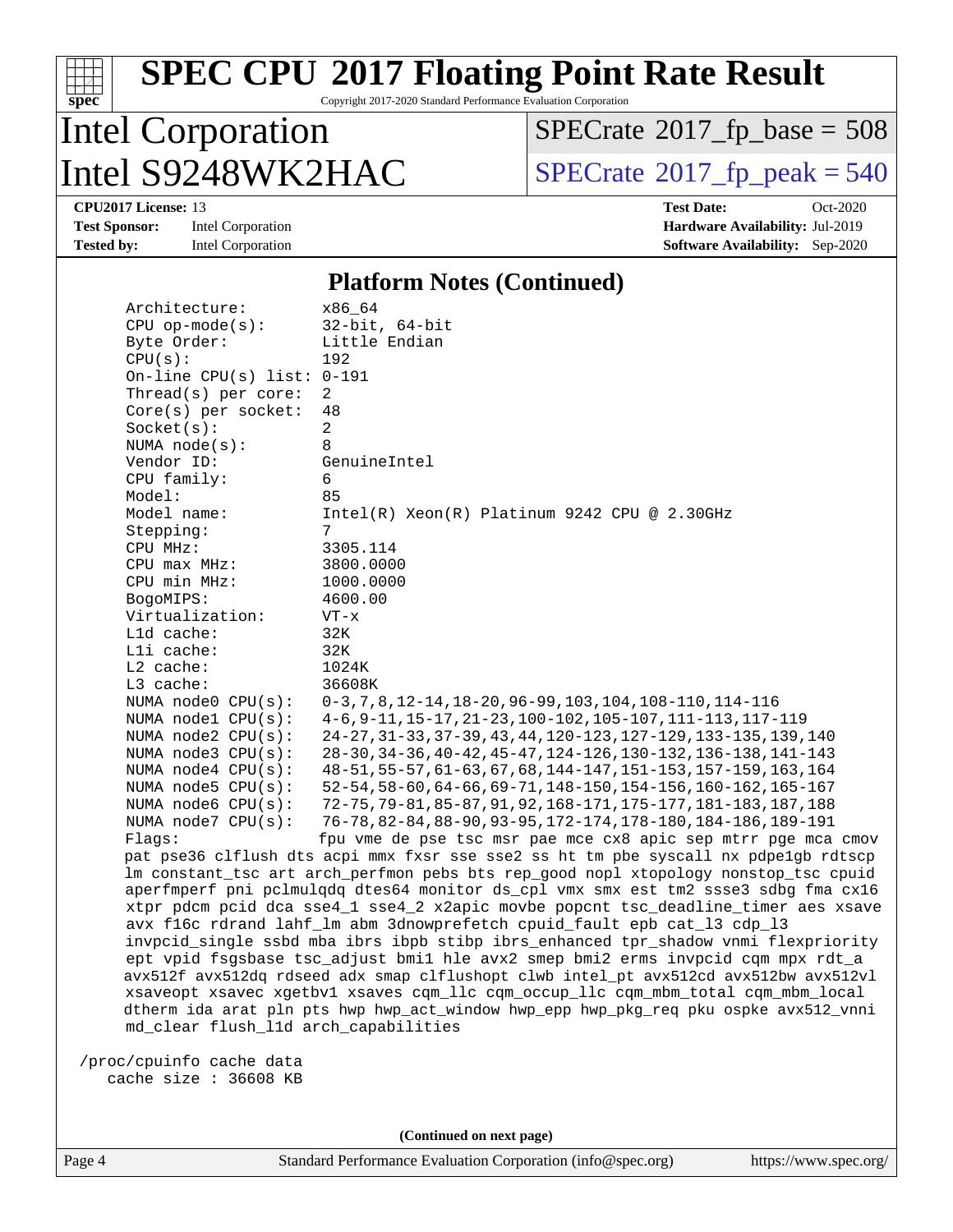Copyright 2017-2020 Standard Performance Evaluation Corporation

## Intel Corporation  $\text{Intel } S9248WK2HAC$  [SPECrate](http://www.spec.org/auto/cpu2017/Docs/result-fields.html#SPECrate2017fppeak)®[2017\\_fp\\_peak = 5](http://www.spec.org/auto/cpu2017/Docs/result-fields.html#SPECrate2017fppeak)40

 $SPECTate$ <sup>®</sup>[2017\\_fp\\_base =](http://www.spec.org/auto/cpu2017/Docs/result-fields.html#SPECrate2017fpbase) 508

**[spec](http://www.spec.org/)**

**[Test Sponsor:](http://www.spec.org/auto/cpu2017/Docs/result-fields.html#TestSponsor)** Intel Corporation **[Hardware Availability:](http://www.spec.org/auto/cpu2017/Docs/result-fields.html#HardwareAvailability)** Jul-2019 **[Tested by:](http://www.spec.org/auto/cpu2017/Docs/result-fields.html#Testedby)** Intel Corporation **[Software Availability:](http://www.spec.org/auto/cpu2017/Docs/result-fields.html#SoftwareAvailability)** Sep-2020

**[CPU2017 License:](http://www.spec.org/auto/cpu2017/Docs/result-fields.html#CPU2017License)** 13 **[Test Date:](http://www.spec.org/auto/cpu2017/Docs/result-fields.html#TestDate)** Oct-2020

#### **[Platform Notes \(Continued\)](http://www.spec.org/auto/cpu2017/Docs/result-fields.html#PlatformNotes)**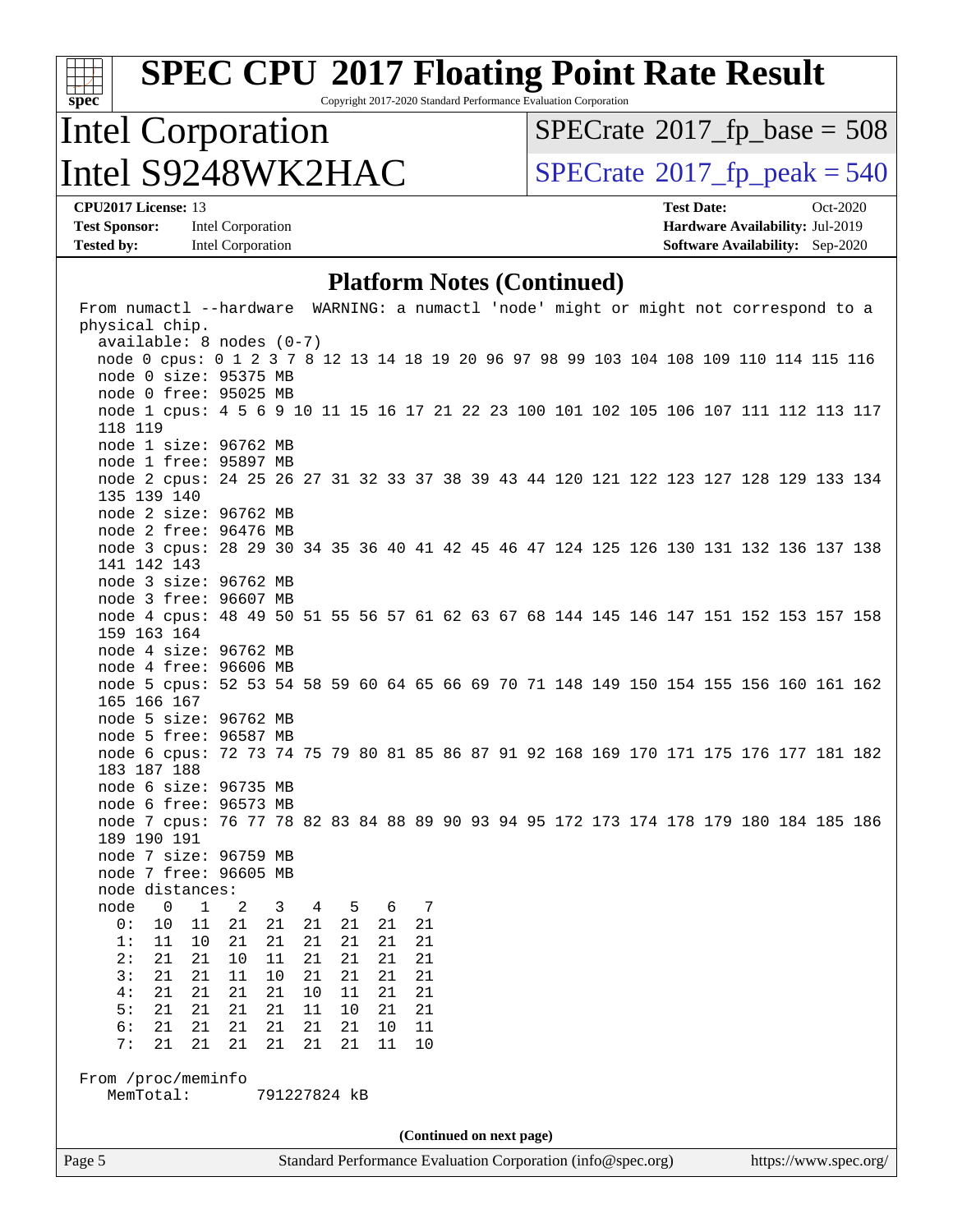#### **[spec](http://www.spec.org/) [SPEC CPU](http://www.spec.org/auto/cpu2017/Docs/result-fields.html#SPECCPU2017FloatingPointRateResult)[2017 Floating Point Rate Result](http://www.spec.org/auto/cpu2017/Docs/result-fields.html#SPECCPU2017FloatingPointRateResult)** Copyright 2017-2020 Standard Performance Evaluation Corporation Intel Corporation Intel  $S9248WK2HAC$  [SPECrate](http://www.spec.org/auto/cpu2017/Docs/result-fields.html#SPECrate2017fppeak)®[2017\\_fp\\_peak = 5](http://www.spec.org/auto/cpu2017/Docs/result-fields.html#SPECrate2017fppeak)40  $SPECTate$ <sup>®</sup>[2017\\_fp\\_base =](http://www.spec.org/auto/cpu2017/Docs/result-fields.html#SPECrate2017fpbase) 508 **[CPU2017 License:](http://www.spec.org/auto/cpu2017/Docs/result-fields.html#CPU2017License)** 13 **[Test Date:](http://www.spec.org/auto/cpu2017/Docs/result-fields.html#TestDate)** Oct-2020 **[Test Sponsor:](http://www.spec.org/auto/cpu2017/Docs/result-fields.html#TestSponsor)** Intel Corporation **[Hardware Availability:](http://www.spec.org/auto/cpu2017/Docs/result-fields.html#HardwareAvailability)** Jul-2019 **[Tested by:](http://www.spec.org/auto/cpu2017/Docs/result-fields.html#Testedby)** Intel Corporation **[Software Availability:](http://www.spec.org/auto/cpu2017/Docs/result-fields.html#SoftwareAvailability)** Sep-2020 **[Platform Notes \(Continued\)](http://www.spec.org/auto/cpu2017/Docs/result-fields.html#PlatformNotes)** HugePages Total: 0 Hugepagesize: 2048 kB From /etc/\*release\* /etc/\*version\* centos-release: CentOS Linux release 8.2.2004 (Core) centos-release-upstream: Derived from Red Hat Enterprise Linux 8.2 (Source) os-release: NAME="CentOS Linux" VERSION="8 (Core)" ID="centos" ID\_LIKE="rhel fedora" VERSION\_ID="8" PLATFORM\_ID="platform:el8" PRETTY\_NAME="CentOS Linux 8 (Core)" ANSI\_COLOR="0;31" redhat-release: CentOS Linux release 8.2.2004 (Core) system-release: CentOS Linux release 8.2.2004 (Core) system-release-cpe: cpe:/o:centos:centos:8 uname -a: Linux localhost.localdomain 4.18.0-193.19.1.el8\_2.x86\_64 #1 SMP Mon Sep 14 14:37:00 UTC 2020 x86\_64 x86\_64 x86\_64 GNU/Linux Kernel self-reported vulnerability status: itlb\_multihit: KVM: Vulnerable<br>CVE-2018-3620 (L1 Terminal Fault): Not affected  $CVE-2018-3620$  (L1 Terminal Fault): Microarchitectural Data Sampling: Not affected CVE-2017-5754 (Meltdown): Not affected CVE-2018-3639 (Speculative Store Bypass): Mitigation: Speculative Store Bypass disabled via prctl and seccomp CVE-2017-5753 (Spectre variant 1): Mitigation: usercopy/swapgs barriers and \_\_user pointer sanitization CVE-2017-5715 (Spectre variant 2): Mitigation: Enhanced IBRS, IBPB: conditional, RSB filling srbds: Not affected tsx\_async\_abort: Mitigation: TSX disabled run-level 3 Oct 12 04:08 SPEC is set to: /root/cpu2017 Filesystem Type Size Used Avail Use% Mounted on /dev/mapper/cl\_clx--ap--sys-root xfs 50G 44G 6.7G 87% / From /sys/devices/virtual/dmi/id BIOS: Intel Corporation SE5C620.86B.22.01.0092.121620190352 12/16/2019 Vendor: Intel Corporation **(Continued on next page)**

| Page 6 | Standard Performance Evaluation Corporation (info@spec.org) | https://www.spec.org/ |
|--------|-------------------------------------------------------------|-----------------------|
|        |                                                             |                       |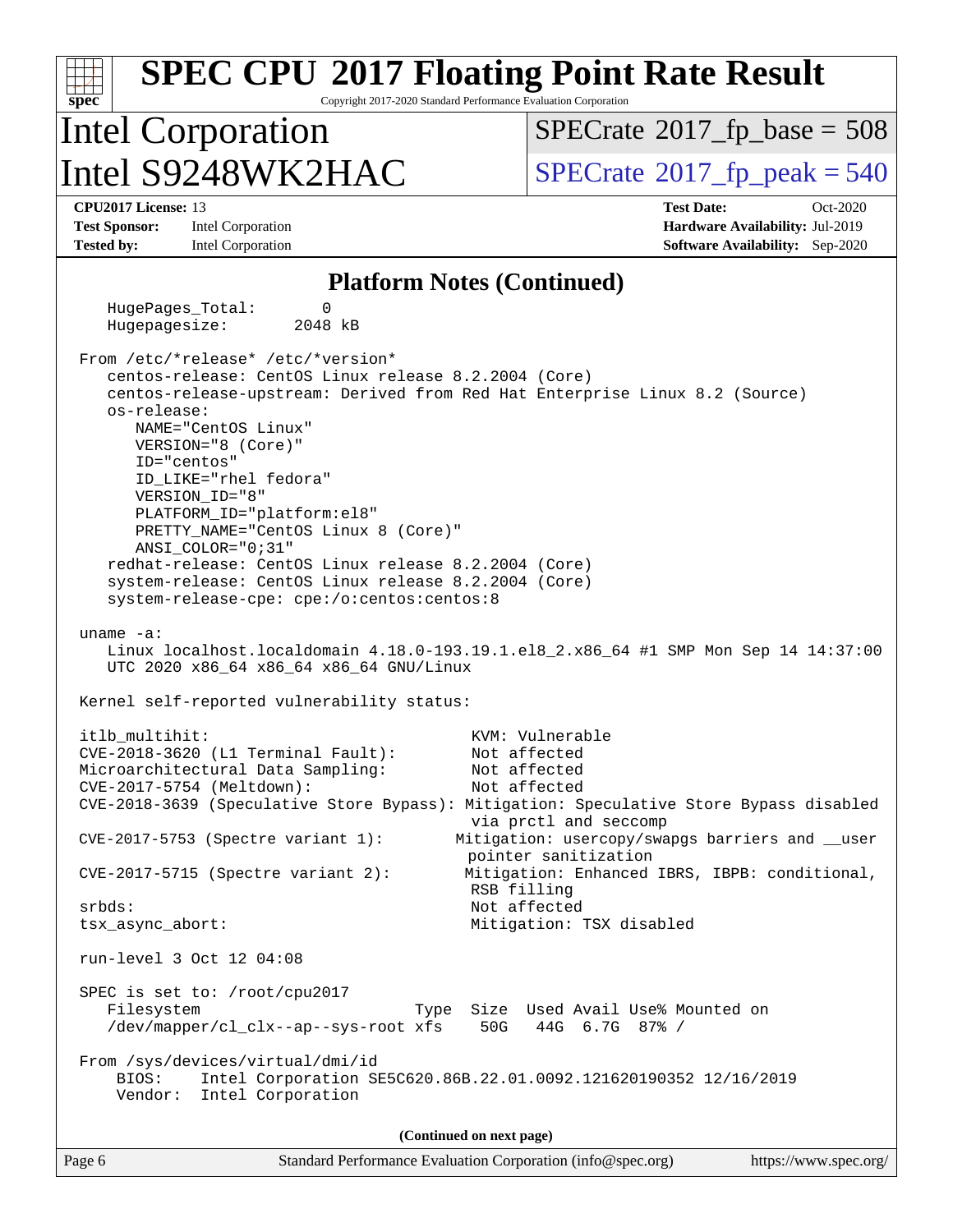Copyright 2017-2020 Standard Performance Evaluation Corporation

## Intel Corporation  $\text{Intel } S9248WK2HAC$  [SPECrate](http://www.spec.org/auto/cpu2017/Docs/result-fields.html#SPECrate2017fppeak)®[2017\\_fp\\_peak = 5](http://www.spec.org/auto/cpu2017/Docs/result-fields.html#SPECrate2017fppeak)40

 $SPECrate$ <sup>®</sup>[2017\\_fp\\_base =](http://www.spec.org/auto/cpu2017/Docs/result-fields.html#SPECrate2017fpbase) 508

**[spec](http://www.spec.org/)**

**[Test Sponsor:](http://www.spec.org/auto/cpu2017/Docs/result-fields.html#TestSponsor)** Intel Corporation **[Hardware Availability:](http://www.spec.org/auto/cpu2017/Docs/result-fields.html#HardwareAvailability)** Jul-2019

**[CPU2017 License:](http://www.spec.org/auto/cpu2017/Docs/result-fields.html#CPU2017License)** 13 **[Test Date:](http://www.spec.org/auto/cpu2017/Docs/result-fields.html#TestDate)** Oct-2020 **[Tested by:](http://www.spec.org/auto/cpu2017/Docs/result-fields.html#Testedby)** Intel Corporation **[Software Availability:](http://www.spec.org/auto/cpu2017/Docs/result-fields.html#SoftwareAvailability)** Sep-2020

#### **[Platform Notes \(Continued\)](http://www.spec.org/auto/cpu2017/Docs/result-fields.html#PlatformNotes)**

Product: ........... Product Family: Family Serial: ............

 Additional information from dmidecode follows. WARNING: Use caution when you interpret this section. The 'dmidecode' program reads system data which is "intended to allow hardware to be accurately determined", but the intent may not be met, as there are frequent changes to hardware, firmware, and the "DMTF SMBIOS" standard. Memory:

24x Samsung M393A4K40CB2-CVF 32 GB 2 rank 2933

(End of data from sysinfo program)

#### **[Compiler Version Notes](http://www.spec.org/auto/cpu2017/Docs/result-fields.html#CompilerVersionNotes)**

| C                      | 519.1bm_r(base, peak) 538.imagick_r(base, peak)<br>$544.nab_r(base, peak)$      |                       |
|------------------------|---------------------------------------------------------------------------------|-----------------------|
| NextGen Build 20200304 | Intel(R) C Compiler for applications running on Intel(R) $64$ , Version 2021.1  |                       |
|                        | Copyright (C) 1985-2020 Intel Corporation. All rights reserved.                 |                       |
|                        |                                                                                 |                       |
| $C++$                  | 508.namd_r(base, peak) 510.parest_r(base, peak)                                 |                       |
| NextGen Build 20200304 | Intel(R) C++ Compiler for applications running on Intel(R) 64, Version 2021.1   |                       |
|                        | Copyright (C) 1985-2020 Intel Corporation. All rights reserved.                 |                       |
|                        |                                                                                 |                       |
|                        | $C++$ , C $\qquad \qquad$ 511.povray_r(base) 526.blender_r(base, peak)          |                       |
| NextGen Build 20200304 | Intel(R) $C++$ Compiler for applications running on Intel(R) 64, Version 2021.1 |                       |
|                        | Copyright (C) 1985-2020 Intel Corporation. All rights reserved.                 |                       |
| NextGen Build 20200304 | Intel(R) C Compiler for applications running on $Intel(R) 64$ , Version 2021.1  |                       |
|                        | Copyright (C) 1985-2020 Intel Corporation. All rights reserved.                 |                       |
|                        |                                                                                 |                       |
|                        | $C++$ , $C$   511.povray_r(peak)                                                |                       |
|                        | (Continued on next page)                                                        |                       |
| Page 7                 | Standard Performance Evaluation Corporation (info@spec.org)                     | https://www.spec.org/ |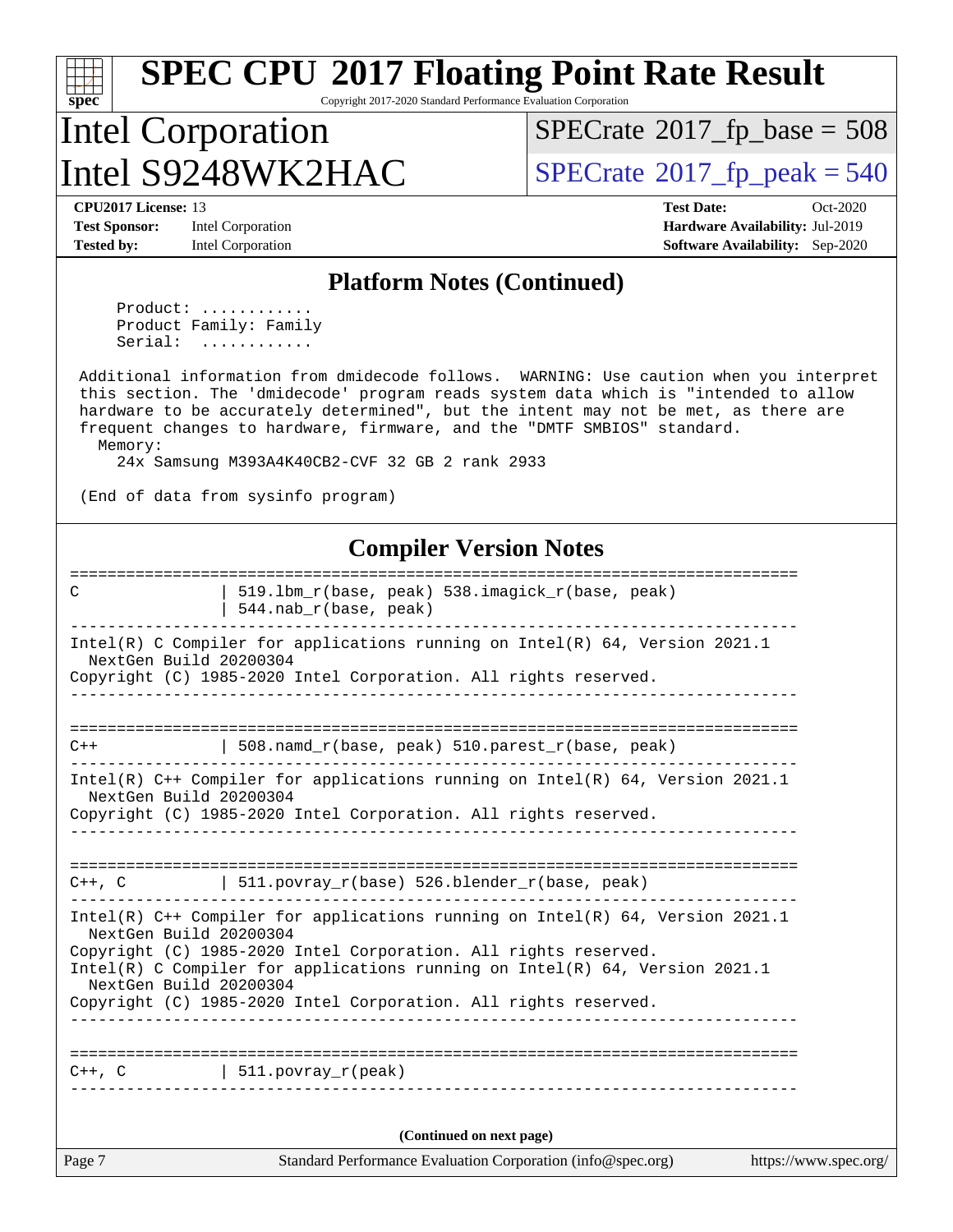Copyright 2017-2020 Standard Performance Evaluation Corporation

## Intel Corporation Intel  $S9248WK2HAC$  [SPECrate](http://www.spec.org/auto/cpu2017/Docs/result-fields.html#SPECrate2017fppeak)®[2017\\_fp\\_peak = 5](http://www.spec.org/auto/cpu2017/Docs/result-fields.html#SPECrate2017fppeak)40

 $SPECTate$ <sup>®</sup>[2017\\_fp\\_base =](http://www.spec.org/auto/cpu2017/Docs/result-fields.html#SPECrate2017fpbase) 508

**[spec](http://www.spec.org/)**

**[CPU2017 License:](http://www.spec.org/auto/cpu2017/Docs/result-fields.html#CPU2017License)** 13 **[Test Date:](http://www.spec.org/auto/cpu2017/Docs/result-fields.html#TestDate)** Oct-2020 **[Test Sponsor:](http://www.spec.org/auto/cpu2017/Docs/result-fields.html#TestSponsor)** Intel Corporation **[Hardware Availability:](http://www.spec.org/auto/cpu2017/Docs/result-fields.html#HardwareAvailability)** Jul-2019 **[Tested by:](http://www.spec.org/auto/cpu2017/Docs/result-fields.html#Testedby)** Intel Corporation **[Software Availability:](http://www.spec.org/auto/cpu2017/Docs/result-fields.html#SoftwareAvailability)** Sep-2020

#### **[Compiler Version Notes \(Continued\)](http://www.spec.org/auto/cpu2017/Docs/result-fields.html#CompilerVersionNotes)**

| Intel(R) $C++$ Intel(R) 64 Compiler for applications running on Intel(R) 64,<br>Version 19.1.1.217 Build 20200306<br>Copyright (C) 1985-2020 Intel Corporation. All rights reserved.                                                                                                                                                                                     |
|--------------------------------------------------------------------------------------------------------------------------------------------------------------------------------------------------------------------------------------------------------------------------------------------------------------------------------------------------------------------------|
| Intel(R) C Intel(R) 64 Compiler for applications running on Intel(R) 64,<br>Version 19.1.1.217 Build 20200306<br>Copyright (C) 1985-2020 Intel Corporation. All rights reserved.                                                                                                                                                                                         |
|                                                                                                                                                                                                                                                                                                                                                                          |
| $C++$ , C $\qquad$   511.povray_r(base) 526.blender_r(base, peak)                                                                                                                                                                                                                                                                                                        |
| Intel(R) C++ Compiler for applications running on Intel(R) 64, Version 2021.1<br>NextGen Build 20200304<br>Copyright (C) 1985-2020 Intel Corporation. All rights reserved.<br>Intel(R) C Compiler for applications running on Intel(R) $64$ , Version 2021.1<br>NextGen Build 20200304                                                                                   |
| Copyright (C) 1985-2020 Intel Corporation. All rights reserved.                                                                                                                                                                                                                                                                                                          |
|                                                                                                                                                                                                                                                                                                                                                                          |
| $C++$ , C $\qquad \qquad \vert$ 511.povray_r(peak)                                                                                                                                                                                                                                                                                                                       |
| Intel(R) $C++$ Intel(R) 64 Compiler for applications running on Intel(R) 64,<br>Version 19.1.1.217 Build 20200306<br>Copyright (C) 1985-2020 Intel Corporation. All rights reserved.<br>Intel(R) C Intel(R) 64 Compiler for applications running on Intel(R) 64,<br>Version 19.1.1.217 Build 20200306<br>Copyright (C) 1985-2020 Intel Corporation. All rights reserved. |
| $C++$ , C, Fortran   507.cactuBSSN_r(base, peak)                                                                                                                                                                                                                                                                                                                         |
| Intel(R) $C++$ Compiler for applications running on Intel(R) 64, Version 2021.1<br>NextGen Build 20200304<br>Copyright (C) 1985-2020 Intel Corporation. All rights reserved.<br>Intel(R) C Compiler for applications running on $Intel(R) 64$ , Version 2021.1                                                                                                           |
| NextGen Build 20200304<br>Copyright (C) 1985-2020 Intel Corporation. All rights reserved.<br>$Intel(R)$ Fortran Intel(R) 64 Compiler for applications running on Intel(R)<br>64, Version 19.1.1.217 Build 20200306<br>Copyright (C) 1985-2020 Intel Corporation. All rights reserved.                                                                                    |
| ====================<br>503.bwaves_r(base, peak) 549.fotonik3d_r(base, peak)<br>Fortran<br>554.roms_r(base, peak)                                                                                                                                                                                                                                                        |
| (Continued on next page)<br>Standard Performance Evaluation Corporation (info@spec.org)<br>https://www.spec.org/                                                                                                                                                                                                                                                         |
| Page 8                                                                                                                                                                                                                                                                                                                                                                   |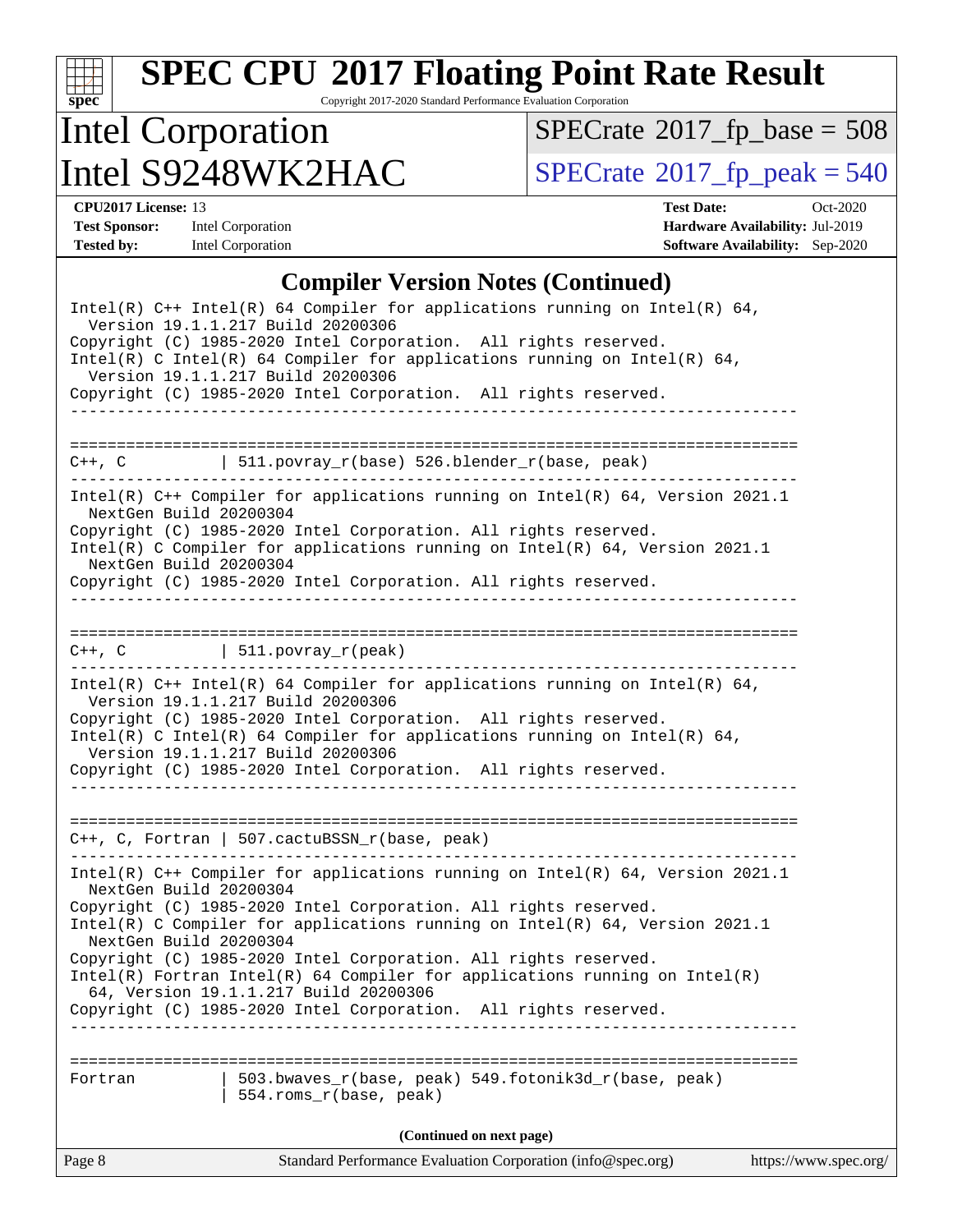Copyright 2017-2020 Standard Performance Evaluation Corporation

## Intel Corporation Intel  $S9248WK2HAC$  [SPECrate](http://www.spec.org/auto/cpu2017/Docs/result-fields.html#SPECrate2017fppeak)®[2017\\_fp\\_peak = 5](http://www.spec.org/auto/cpu2017/Docs/result-fields.html#SPECrate2017fppeak)40

 $SPECrate$ <sup>®</sup>[2017\\_fp\\_base =](http://www.spec.org/auto/cpu2017/Docs/result-fields.html#SPECrate2017fpbase) 508

**[spec](http://www.spec.org/)**

**[CPU2017 License:](http://www.spec.org/auto/cpu2017/Docs/result-fields.html#CPU2017License)** 13 **[Test Date:](http://www.spec.org/auto/cpu2017/Docs/result-fields.html#TestDate)** Oct-2020 **[Test Sponsor:](http://www.spec.org/auto/cpu2017/Docs/result-fields.html#TestSponsor)** Intel Corporation **[Hardware Availability:](http://www.spec.org/auto/cpu2017/Docs/result-fields.html#HardwareAvailability)** Jul-2019 **[Tested by:](http://www.spec.org/auto/cpu2017/Docs/result-fields.html#Testedby)** Intel Corporation **[Software Availability:](http://www.spec.org/auto/cpu2017/Docs/result-fields.html#SoftwareAvailability)** Sep-2020

#### **[Compiler Version Notes \(Continued\)](http://www.spec.org/auto/cpu2017/Docs/result-fields.html#CompilerVersionNotes)**

| $Intel(R)$ Fortran Intel(R) 64 Compiler for applications running on Intel(R)<br>64, Version 19.1.1.217 Build 20200306<br>Copyright (C) 1985-2020 Intel Corporation. All rights reserved.                                                                                                                                                                                                                  |
|-----------------------------------------------------------------------------------------------------------------------------------------------------------------------------------------------------------------------------------------------------------------------------------------------------------------------------------------------------------------------------------------------------------|
| Fortran, C 521.wrf_r(base) 527.cam4_r(base, peak)                                                                                                                                                                                                                                                                                                                                                         |
| $Intel(R)$ Fortran Intel(R) 64 Compiler for applications running on Intel(R)<br>64, Version 19.1.1.217 Build 20200306<br>Copyright (C) 1985-2020 Intel Corporation. All rights reserved.<br>Intel(R) C Compiler for applications running on Intel(R) $64$ , Version 2021.1<br>NextGen Build 20200304<br>Copyright (C) 1985-2020 Intel Corporation. All rights reserved.                                   |
| Fortran, C   521.wrf_r(peak)                                                                                                                                                                                                                                                                                                                                                                              |
| $Intel(R)$ Fortran Intel(R) 64 Compiler for applications running on Intel(R)<br>64, Version 19.1.1.217 Build 20200306<br>Copyright (C) 1985-2020 Intel Corporation. All rights reserved.<br>Intel(R) C Intel(R) 64 Compiler for applications running on Intel(R) 64,<br>Version 19.1.1.217 Build 20200306<br>Copyright (C) 1985-2020 Intel Corporation. All rights reserved.<br>_________________________ |
| Fortran, $C$   521.wrf_r(base) 527.cam4_r(base, peak)                                                                                                                                                                                                                                                                                                                                                     |
| $Intel(R)$ Fortran Intel(R) 64 Compiler for applications running on Intel(R)<br>64, Version 19.1.1.217 Build 20200306<br>Copyright (C) 1985-2020 Intel Corporation. All rights reserved.<br>Intel(R) C Compiler for applications running on Intel(R) 64, Version 2021.1<br>NextGen Build 20200304<br>Copyright (C) 1985-2020 Intel Corporation. All rights reserved.                                      |
| $ $ 521.wrf_r(peak)<br>Fortran, C                                                                                                                                                                                                                                                                                                                                                                         |
| $Intel(R)$ Fortran Intel(R) 64 Compiler for applications running on Intel(R)<br>64, Version 19.1.1.217 Build 20200306<br>Copyright (C) 1985-2020 Intel Corporation. All rights reserved.<br>Intel(R) C Intel(R) 64 Compiler for applications running on Intel(R) 64,<br>Version 19.1.1.217 Build 20200306                                                                                                 |
| (Continued on next page)                                                                                                                                                                                                                                                                                                                                                                                  |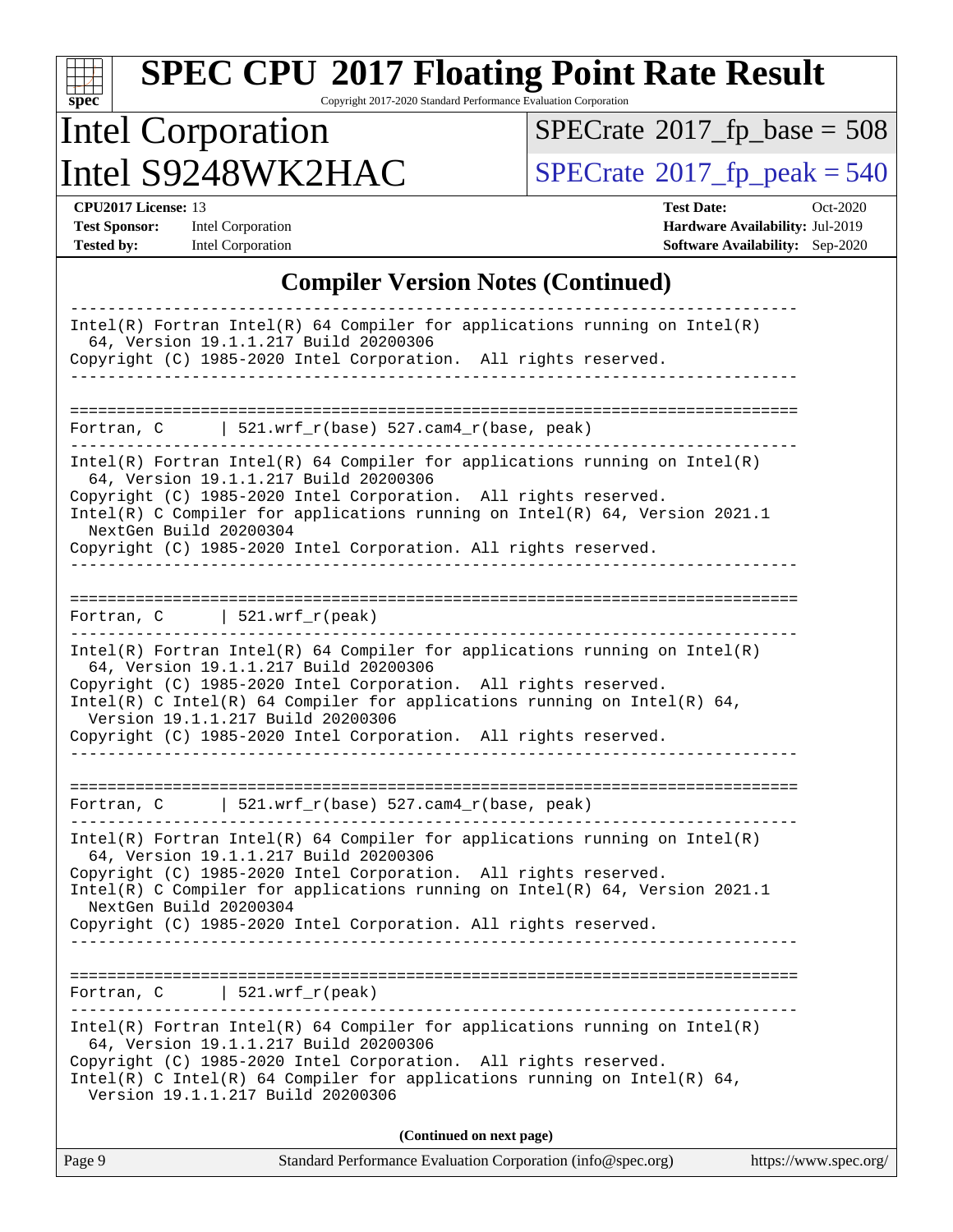Copyright 2017-2020 Standard Performance Evaluation Corporation

## Intel Corporation Intel  $S9248WK2HAC$  [SPECrate](http://www.spec.org/auto/cpu2017/Docs/result-fields.html#SPECrate2017fppeak)®[2017\\_fp\\_peak = 5](http://www.spec.org/auto/cpu2017/Docs/result-fields.html#SPECrate2017fppeak)40

 $SPECTate$ <sup>®</sup>[2017\\_fp\\_base =](http://www.spec.org/auto/cpu2017/Docs/result-fields.html#SPECrate2017fpbase) 508

**[spec](http://www.spec.org/)**

**[Tested by:](http://www.spec.org/auto/cpu2017/Docs/result-fields.html#Testedby)** Intel Corporation **[Software Availability:](http://www.spec.org/auto/cpu2017/Docs/result-fields.html#SoftwareAvailability)** Sep-2020

**[CPU2017 License:](http://www.spec.org/auto/cpu2017/Docs/result-fields.html#CPU2017License)** 13 **[Test Date:](http://www.spec.org/auto/cpu2017/Docs/result-fields.html#TestDate)** Oct-2020 **[Test Sponsor:](http://www.spec.org/auto/cpu2017/Docs/result-fields.html#TestSponsor)** Intel Corporation **[Hardware Availability:](http://www.spec.org/auto/cpu2017/Docs/result-fields.html#HardwareAvailability)** Jul-2019

#### **[Compiler Version Notes \(Continued\)](http://www.spec.org/auto/cpu2017/Docs/result-fields.html#CompilerVersionNotes)**

Copyright (C) 1985-2020 Intel Corporation. All rights reserved. ------------------------------------------------------------------------------

#### **[Base Compiler Invocation](http://www.spec.org/auto/cpu2017/Docs/result-fields.html#BaseCompilerInvocation)**

[C benchmarks](http://www.spec.org/auto/cpu2017/Docs/result-fields.html#Cbenchmarks): [icc](http://www.spec.org/cpu2017/results/res2020q4/cpu2017-20201013-24196.flags.html#user_CCbase_intel_icc_66fc1ee009f7361af1fbd72ca7dcefbb700085f36577c54f309893dd4ec40d12360134090235512931783d35fd58c0460139e722d5067c5574d8eaf2b3e37e92)

[C++ benchmarks:](http://www.spec.org/auto/cpu2017/Docs/result-fields.html#CXXbenchmarks) [icpc](http://www.spec.org/cpu2017/results/res2020q4/cpu2017-20201013-24196.flags.html#user_CXXbase_intel_icpc_c510b6838c7f56d33e37e94d029a35b4a7bccf4766a728ee175e80a419847e808290a9b78be685c44ab727ea267ec2f070ec5dc83b407c0218cded6866a35d07)

[Fortran benchmarks](http://www.spec.org/auto/cpu2017/Docs/result-fields.html#Fortranbenchmarks): [ifort](http://www.spec.org/cpu2017/results/res2020q4/cpu2017-20201013-24196.flags.html#user_FCbase_intel_ifort_8111460550e3ca792625aed983ce982f94888b8b503583aa7ba2b8303487b4d8a21a13e7191a45c5fd58ff318f48f9492884d4413fa793fd88dd292cad7027ca)

[Benchmarks using both Fortran and C](http://www.spec.org/auto/cpu2017/Docs/result-fields.html#BenchmarksusingbothFortranandC): [ifort](http://www.spec.org/cpu2017/results/res2020q4/cpu2017-20201013-24196.flags.html#user_CC_FCbase_intel_ifort_8111460550e3ca792625aed983ce982f94888b8b503583aa7ba2b8303487b4d8a21a13e7191a45c5fd58ff318f48f9492884d4413fa793fd88dd292cad7027ca) [icc](http://www.spec.org/cpu2017/results/res2020q4/cpu2017-20201013-24196.flags.html#user_CC_FCbase_intel_icc_66fc1ee009f7361af1fbd72ca7dcefbb700085f36577c54f309893dd4ec40d12360134090235512931783d35fd58c0460139e722d5067c5574d8eaf2b3e37e92)

[Benchmarks using both C and C++](http://www.spec.org/auto/cpu2017/Docs/result-fields.html#BenchmarksusingbothCandCXX): [icpc](http://www.spec.org/cpu2017/results/res2020q4/cpu2017-20201013-24196.flags.html#user_CC_CXXbase_intel_icpc_c510b6838c7f56d33e37e94d029a35b4a7bccf4766a728ee175e80a419847e808290a9b78be685c44ab727ea267ec2f070ec5dc83b407c0218cded6866a35d07) [icc](http://www.spec.org/cpu2017/results/res2020q4/cpu2017-20201013-24196.flags.html#user_CC_CXXbase_intel_icc_66fc1ee009f7361af1fbd72ca7dcefbb700085f36577c54f309893dd4ec40d12360134090235512931783d35fd58c0460139e722d5067c5574d8eaf2b3e37e92)

[Benchmarks using Fortran, C, and C++:](http://www.spec.org/auto/cpu2017/Docs/result-fields.html#BenchmarksusingFortranCandCXX) [icpc](http://www.spec.org/cpu2017/results/res2020q4/cpu2017-20201013-24196.flags.html#user_CC_CXX_FCbase_intel_icpc_c510b6838c7f56d33e37e94d029a35b4a7bccf4766a728ee175e80a419847e808290a9b78be685c44ab727ea267ec2f070ec5dc83b407c0218cded6866a35d07) [icc](http://www.spec.org/cpu2017/results/res2020q4/cpu2017-20201013-24196.flags.html#user_CC_CXX_FCbase_intel_icc_66fc1ee009f7361af1fbd72ca7dcefbb700085f36577c54f309893dd4ec40d12360134090235512931783d35fd58c0460139e722d5067c5574d8eaf2b3e37e92) [ifort](http://www.spec.org/cpu2017/results/res2020q4/cpu2017-20201013-24196.flags.html#user_CC_CXX_FCbase_intel_ifort_8111460550e3ca792625aed983ce982f94888b8b503583aa7ba2b8303487b4d8a21a13e7191a45c5fd58ff318f48f9492884d4413fa793fd88dd292cad7027ca)

#### **[Base Portability Flags](http://www.spec.org/auto/cpu2017/Docs/result-fields.html#BasePortabilityFlags)**

 503.bwaves\_r: [-DSPEC\\_LP64](http://www.spec.org/cpu2017/results/res2020q4/cpu2017-20201013-24196.flags.html#suite_basePORTABILITY503_bwaves_r_DSPEC_LP64) 507.cactuBSSN\_r: [-DSPEC\\_LP64](http://www.spec.org/cpu2017/results/res2020q4/cpu2017-20201013-24196.flags.html#suite_basePORTABILITY507_cactuBSSN_r_DSPEC_LP64) 508.namd\_r: [-DSPEC\\_LP64](http://www.spec.org/cpu2017/results/res2020q4/cpu2017-20201013-24196.flags.html#suite_basePORTABILITY508_namd_r_DSPEC_LP64) 510.parest\_r: [-DSPEC\\_LP64](http://www.spec.org/cpu2017/results/res2020q4/cpu2017-20201013-24196.flags.html#suite_basePORTABILITY510_parest_r_DSPEC_LP64) 511.povray\_r: [-DSPEC\\_LP64](http://www.spec.org/cpu2017/results/res2020q4/cpu2017-20201013-24196.flags.html#suite_basePORTABILITY511_povray_r_DSPEC_LP64) 519.lbm\_r: [-DSPEC\\_LP64](http://www.spec.org/cpu2017/results/res2020q4/cpu2017-20201013-24196.flags.html#suite_basePORTABILITY519_lbm_r_DSPEC_LP64) 521.wrf\_r: [-DSPEC\\_LP64](http://www.spec.org/cpu2017/results/res2020q4/cpu2017-20201013-24196.flags.html#suite_basePORTABILITY521_wrf_r_DSPEC_LP64) [-DSPEC\\_CASE\\_FLAG](http://www.spec.org/cpu2017/results/res2020q4/cpu2017-20201013-24196.flags.html#b521.wrf_r_baseCPORTABILITY_DSPEC_CASE_FLAG) [-convert big\\_endian](http://www.spec.org/cpu2017/results/res2020q4/cpu2017-20201013-24196.flags.html#user_baseFPORTABILITY521_wrf_r_convert_big_endian_c3194028bc08c63ac5d04de18c48ce6d347e4e562e8892b8bdbdc0214820426deb8554edfa529a3fb25a586e65a3d812c835984020483e7e73212c4d31a38223) 526.blender\_r: [-DSPEC\\_LP64](http://www.spec.org/cpu2017/results/res2020q4/cpu2017-20201013-24196.flags.html#suite_basePORTABILITY526_blender_r_DSPEC_LP64) [-DSPEC\\_LINUX](http://www.spec.org/cpu2017/results/res2020q4/cpu2017-20201013-24196.flags.html#b526.blender_r_baseCPORTABILITY_DSPEC_LINUX) [-funsigned-char](http://www.spec.org/cpu2017/results/res2020q4/cpu2017-20201013-24196.flags.html#user_baseCPORTABILITY526_blender_r_force_uchar_40c60f00ab013830e2dd6774aeded3ff59883ba5a1fc5fc14077f794d777847726e2a5858cbc7672e36e1b067e7e5c1d9a74f7176df07886a243d7cc18edfe67) 527.cam4\_r: [-DSPEC\\_LP64](http://www.spec.org/cpu2017/results/res2020q4/cpu2017-20201013-24196.flags.html#suite_basePORTABILITY527_cam4_r_DSPEC_LP64) [-DSPEC\\_CASE\\_FLAG](http://www.spec.org/cpu2017/results/res2020q4/cpu2017-20201013-24196.flags.html#b527.cam4_r_baseCPORTABILITY_DSPEC_CASE_FLAG) 538.imagick\_r: [-DSPEC\\_LP64](http://www.spec.org/cpu2017/results/res2020q4/cpu2017-20201013-24196.flags.html#suite_basePORTABILITY538_imagick_r_DSPEC_LP64) 544.nab\_r: [-DSPEC\\_LP64](http://www.spec.org/cpu2017/results/res2020q4/cpu2017-20201013-24196.flags.html#suite_basePORTABILITY544_nab_r_DSPEC_LP64) 549.fotonik3d\_r: [-DSPEC\\_LP64](http://www.spec.org/cpu2017/results/res2020q4/cpu2017-20201013-24196.flags.html#suite_basePORTABILITY549_fotonik3d_r_DSPEC_LP64) 554.roms\_r: [-DSPEC\\_LP64](http://www.spec.org/cpu2017/results/res2020q4/cpu2017-20201013-24196.flags.html#suite_basePORTABILITY554_roms_r_DSPEC_LP64)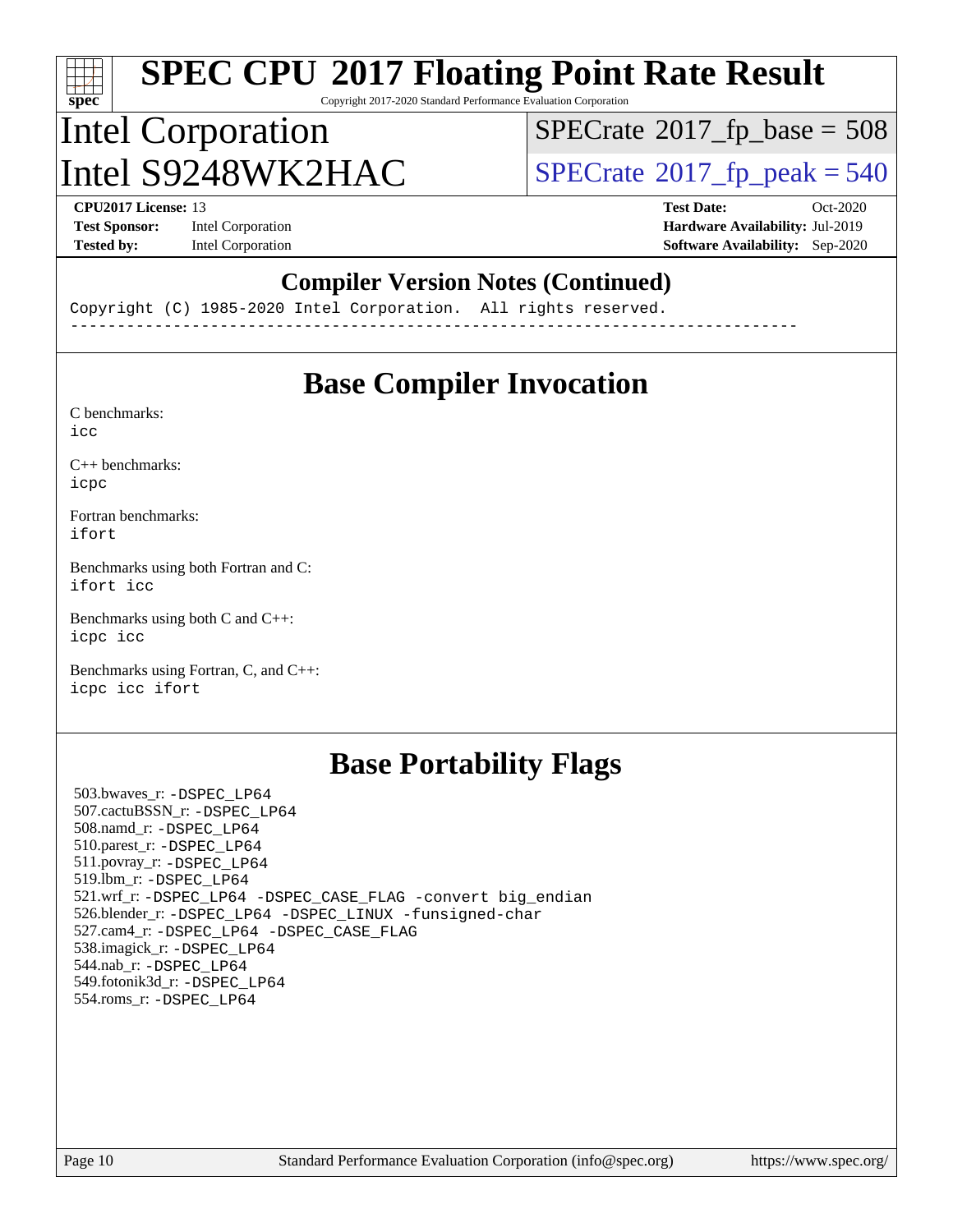# **[spec](http://www.spec.org/)**

# **[SPEC CPU](http://www.spec.org/auto/cpu2017/Docs/result-fields.html#SPECCPU2017FloatingPointRateResult)[2017 Floating Point Rate Result](http://www.spec.org/auto/cpu2017/Docs/result-fields.html#SPECCPU2017FloatingPointRateResult)**

Copyright 2017-2020 Standard Performance Evaluation Corporation

## Intel Corporation Intel  $S9248WK2HAC$  [SPECrate](http://www.spec.org/auto/cpu2017/Docs/result-fields.html#SPECrate2017fppeak)®[2017\\_fp\\_peak = 5](http://www.spec.org/auto/cpu2017/Docs/result-fields.html#SPECrate2017fppeak)40

 $SPECTate$ <sup>®</sup>[2017\\_fp\\_base =](http://www.spec.org/auto/cpu2017/Docs/result-fields.html#SPECrate2017fpbase) 508

**[Test Sponsor:](http://www.spec.org/auto/cpu2017/Docs/result-fields.html#TestSponsor)** Intel Corporation **[Hardware Availability:](http://www.spec.org/auto/cpu2017/Docs/result-fields.html#HardwareAvailability)** Jul-2019

**[CPU2017 License:](http://www.spec.org/auto/cpu2017/Docs/result-fields.html#CPU2017License)** 13 **[Test Date:](http://www.spec.org/auto/cpu2017/Docs/result-fields.html#TestDate)** Oct-2020 **[Tested by:](http://www.spec.org/auto/cpu2017/Docs/result-fields.html#Testedby)** Intel Corporation **[Software Availability:](http://www.spec.org/auto/cpu2017/Docs/result-fields.html#SoftwareAvailability)** Sep-2020

#### **[Base Optimization Flags](http://www.spec.org/auto/cpu2017/Docs/result-fields.html#BaseOptimizationFlags)**

#### [C benchmarks](http://www.spec.org/auto/cpu2017/Docs/result-fields.html#Cbenchmarks):

[-m64](http://www.spec.org/cpu2017/results/res2020q4/cpu2017-20201013-24196.flags.html#user_CCbase_m64-icc) [-qnextgen](http://www.spec.org/cpu2017/results/res2020q4/cpu2017-20201013-24196.flags.html#user_CCbase_f-qnextgen) [-std=c11](http://www.spec.org/cpu2017/results/res2020q4/cpu2017-20201013-24196.flags.html#user_CCbase_std-icc-std_0e1c27790398a4642dfca32ffe6c27b5796f9c2d2676156f2e42c9c44eaad0c049b1cdb667a270c34d979996257aeb8fc440bfb01818dbc9357bd9d174cb8524) [-Wl,-plugin-opt=-x86-branches-within-32B-boundaries](http://www.spec.org/cpu2017/results/res2020q4/cpu2017-20201013-24196.flags.html#user_CCbase_f-x86-branches-within-32B-boundaries_0098b4e4317ae60947b7b728078a624952a08ac37a3c797dfb4ffeb399e0c61a9dd0f2f44ce917e9361fb9076ccb15e7824594512dd315205382d84209e912f3) [-Wl,-z,muldefs](http://www.spec.org/cpu2017/results/res2020q4/cpu2017-20201013-24196.flags.html#user_CCbase_link_force_multiple1_b4cbdb97b34bdee9ceefcfe54f4c8ea74255f0b02a4b23e853cdb0e18eb4525ac79b5a88067c842dd0ee6996c24547a27a4b99331201badda8798ef8a743f577) [-fuse-ld=gold](http://www.spec.org/cpu2017/results/res2020q4/cpu2017-20201013-24196.flags.html#user_CCbase_f-fuse-ld_920b3586e2b8c6e0748b9c84fa9b744736ba725a32cab14ad8f3d4ad28eecb2f59d1144823d2e17006539a88734fe1fc08fc3035f7676166309105a78aaabc32) [-xCORE-AVX512](http://www.spec.org/cpu2017/results/res2020q4/cpu2017-20201013-24196.flags.html#user_CCbase_f-xCORE-AVX512) [-Ofast](http://www.spec.org/cpu2017/results/res2020q4/cpu2017-20201013-24196.flags.html#user_CCbase_f-Ofast) [-ffast-math](http://www.spec.org/cpu2017/results/res2020q4/cpu2017-20201013-24196.flags.html#user_CCbase_f-ffast-math) [-flto](http://www.spec.org/cpu2017/results/res2020q4/cpu2017-20201013-24196.flags.html#user_CCbase_f-flto) [-mfpmath=sse](http://www.spec.org/cpu2017/results/res2020q4/cpu2017-20201013-24196.flags.html#user_CCbase_f-mfpmath_70eb8fac26bde974f8ab713bc9086c5621c0b8d2f6c86f38af0bd7062540daf19db5f3a066d8c6684be05d84c9b6322eb3b5be6619d967835195b93d6c02afa1) [-funroll-loops](http://www.spec.org/cpu2017/results/res2020q4/cpu2017-20201013-24196.flags.html#user_CCbase_f-funroll-loops) [-qopt-mem-layout-trans=4](http://www.spec.org/cpu2017/results/res2020q4/cpu2017-20201013-24196.flags.html#user_CCbase_f-qopt-mem-layout-trans_fa39e755916c150a61361b7846f310bcdf6f04e385ef281cadf3647acec3f0ae266d1a1d22d972a7087a248fd4e6ca390a3634700869573d231a252c784941a8) [-L/usr/local/jemalloc64-5.0.1/lib](http://www.spec.org/cpu2017/results/res2020q4/cpu2017-20201013-24196.flags.html#user_CCbase_jemalloc_link_path64_1_cc289568b1a6c0fd3b62c91b824c27fcb5af5e8098e6ad028160d21144ef1b8aef3170d2acf0bee98a8da324cfe4f67d0a3d0c4cc4673d993d694dc2a0df248b) [-ljemalloc](http://www.spec.org/cpu2017/results/res2020q4/cpu2017-20201013-24196.flags.html#user_CCbase_jemalloc_link_lib_d1249b907c500fa1c0672f44f562e3d0f79738ae9e3c4a9c376d49f265a04b9c99b167ecedbf6711b3085be911c67ff61f150a17b3472be731631ba4d0471706) [C++ benchmarks](http://www.spec.org/auto/cpu2017/Docs/result-fields.html#CXXbenchmarks): [-m64](http://www.spec.org/cpu2017/results/res2020q4/cpu2017-20201013-24196.flags.html#user_CXXbase_m64-icc) [-qnextgen](http://www.spec.org/cpu2017/results/res2020q4/cpu2017-20201013-24196.flags.html#user_CXXbase_f-qnextgen) [-Wl,-plugin-opt=-x86-branches-within-32B-boundaries](http://www.spec.org/cpu2017/results/res2020q4/cpu2017-20201013-24196.flags.html#user_CXXbase_f-x86-branches-within-32B-boundaries_0098b4e4317ae60947b7b728078a624952a08ac37a3c797dfb4ffeb399e0c61a9dd0f2f44ce917e9361fb9076ccb15e7824594512dd315205382d84209e912f3) [-Wl,-z,muldefs](http://www.spec.org/cpu2017/results/res2020q4/cpu2017-20201013-24196.flags.html#user_CXXbase_link_force_multiple1_b4cbdb97b34bdee9ceefcfe54f4c8ea74255f0b02a4b23e853cdb0e18eb4525ac79b5a88067c842dd0ee6996c24547a27a4b99331201badda8798ef8a743f577) [-fuse-ld=gold](http://www.spec.org/cpu2017/results/res2020q4/cpu2017-20201013-24196.flags.html#user_CXXbase_f-fuse-ld_920b3586e2b8c6e0748b9c84fa9b744736ba725a32cab14ad8f3d4ad28eecb2f59d1144823d2e17006539a88734fe1fc08fc3035f7676166309105a78aaabc32) [-xCORE-AVX512](http://www.spec.org/cpu2017/results/res2020q4/cpu2017-20201013-24196.flags.html#user_CXXbase_f-xCORE-AVX512) [-Ofast](http://www.spec.org/cpu2017/results/res2020q4/cpu2017-20201013-24196.flags.html#user_CXXbase_f-Ofast) [-ffast-math](http://www.spec.org/cpu2017/results/res2020q4/cpu2017-20201013-24196.flags.html#user_CXXbase_f-ffast-math) [-flto](http://www.spec.org/cpu2017/results/res2020q4/cpu2017-20201013-24196.flags.html#user_CXXbase_f-flto) [-mfpmath=sse](http://www.spec.org/cpu2017/results/res2020q4/cpu2017-20201013-24196.flags.html#user_CXXbase_f-mfpmath_70eb8fac26bde974f8ab713bc9086c5621c0b8d2f6c86f38af0bd7062540daf19db5f3a066d8c6684be05d84c9b6322eb3b5be6619d967835195b93d6c02afa1) [-funroll-loops](http://www.spec.org/cpu2017/results/res2020q4/cpu2017-20201013-24196.flags.html#user_CXXbase_f-funroll-loops) [-qopt-mem-layout-trans=4](http://www.spec.org/cpu2017/results/res2020q4/cpu2017-20201013-24196.flags.html#user_CXXbase_f-qopt-mem-layout-trans_fa39e755916c150a61361b7846f310bcdf6f04e385ef281cadf3647acec3f0ae266d1a1d22d972a7087a248fd4e6ca390a3634700869573d231a252c784941a8) [-L/usr/local/jemalloc64-5.0.1/lib](http://www.spec.org/cpu2017/results/res2020q4/cpu2017-20201013-24196.flags.html#user_CXXbase_jemalloc_link_path64_1_cc289568b1a6c0fd3b62c91b824c27fcb5af5e8098e6ad028160d21144ef1b8aef3170d2acf0bee98a8da324cfe4f67d0a3d0c4cc4673d993d694dc2a0df248b) [-ljemalloc](http://www.spec.org/cpu2017/results/res2020q4/cpu2017-20201013-24196.flags.html#user_CXXbase_jemalloc_link_lib_d1249b907c500fa1c0672f44f562e3d0f79738ae9e3c4a9c376d49f265a04b9c99b167ecedbf6711b3085be911c67ff61f150a17b3472be731631ba4d0471706) [Fortran benchmarks:](http://www.spec.org/auto/cpu2017/Docs/result-fields.html#Fortranbenchmarks) [-m64](http://www.spec.org/cpu2017/results/res2020q4/cpu2017-20201013-24196.flags.html#user_FCbase_m64-icc) [-Wl,-plugin-opt=-x86-branches-within-32B-boundaries](http://www.spec.org/cpu2017/results/res2020q4/cpu2017-20201013-24196.flags.html#user_FCbase_f-x86-branches-within-32B-boundaries_0098b4e4317ae60947b7b728078a624952a08ac37a3c797dfb4ffeb399e0c61a9dd0f2f44ce917e9361fb9076ccb15e7824594512dd315205382d84209e912f3) [-Wl,-z,muldefs](http://www.spec.org/cpu2017/results/res2020q4/cpu2017-20201013-24196.flags.html#user_FCbase_link_force_multiple1_b4cbdb97b34bdee9ceefcfe54f4c8ea74255f0b02a4b23e853cdb0e18eb4525ac79b5a88067c842dd0ee6996c24547a27a4b99331201badda8798ef8a743f577) [-fuse-ld=gold](http://www.spec.org/cpu2017/results/res2020q4/cpu2017-20201013-24196.flags.html#user_FCbase_f-fuse-ld_920b3586e2b8c6e0748b9c84fa9b744736ba725a32cab14ad8f3d4ad28eecb2f59d1144823d2e17006539a88734fe1fc08fc3035f7676166309105a78aaabc32) [-xCORE-AVX512](http://www.spec.org/cpu2017/results/res2020q4/cpu2017-20201013-24196.flags.html#user_FCbase_f-xCORE-AVX512) [-O3](http://www.spec.org/cpu2017/results/res2020q4/cpu2017-20201013-24196.flags.html#user_FCbase_f-O3) [-ipo](http://www.spec.org/cpu2017/results/res2020q4/cpu2017-20201013-24196.flags.html#user_FCbase_f-ipo) [-no-prec-div](http://www.spec.org/cpu2017/results/res2020q4/cpu2017-20201013-24196.flags.html#user_FCbase_f-no-prec-div) [-qopt-prefetch](http://www.spec.org/cpu2017/results/res2020q4/cpu2017-20201013-24196.flags.html#user_FCbase_f-qopt-prefetch) [-ffinite-math-only](http://www.spec.org/cpu2017/results/res2020q4/cpu2017-20201013-24196.flags.html#user_FCbase_f_finite_math_only_cb91587bd2077682c4b38af759c288ed7c732db004271a9512da14a4f8007909a5f1427ecbf1a0fb78ff2a814402c6114ac565ca162485bbcae155b5e4258871) [-qopt-multiple-gather-scatter-by-shuffles](http://www.spec.org/cpu2017/results/res2020q4/cpu2017-20201013-24196.flags.html#user_FCbase_f-qopt-multiple-gather-scatter-by-shuffles) [-qopt-mem-layout-trans=4](http://www.spec.org/cpu2017/results/res2020q4/cpu2017-20201013-24196.flags.html#user_FCbase_f-qopt-mem-layout-trans_fa39e755916c150a61361b7846f310bcdf6f04e385ef281cadf3647acec3f0ae266d1a1d22d972a7087a248fd4e6ca390a3634700869573d231a252c784941a8) [-nostandard-realloc-lhs](http://www.spec.org/cpu2017/results/res2020q4/cpu2017-20201013-24196.flags.html#user_FCbase_f_2003_std_realloc_82b4557e90729c0f113870c07e44d33d6f5a304b4f63d4c15d2d0f1fab99f5daaed73bdb9275d9ae411527f28b936061aa8b9c8f2d63842963b95c9dd6426b8a) [-align array32byte](http://www.spec.org/cpu2017/results/res2020q4/cpu2017-20201013-24196.flags.html#user_FCbase_align_array32byte_b982fe038af199962ba9a80c053b8342c548c85b40b8e86eb3cc33dee0d7986a4af373ac2d51c3f7cf710a18d62fdce2948f201cd044323541f22fc0fffc51b6) [-auto](http://www.spec.org/cpu2017/results/res2020q4/cpu2017-20201013-24196.flags.html#user_FCbase_f-auto) [-mbranches-within-32B-boundaries](http://www.spec.org/cpu2017/results/res2020q4/cpu2017-20201013-24196.flags.html#user_FCbase_f-mbranches-within-32B-boundaries) [-L/usr/local/jemalloc64-5.0.1/lib](http://www.spec.org/cpu2017/results/res2020q4/cpu2017-20201013-24196.flags.html#user_FCbase_jemalloc_link_path64_1_cc289568b1a6c0fd3b62c91b824c27fcb5af5e8098e6ad028160d21144ef1b8aef3170d2acf0bee98a8da324cfe4f67d0a3d0c4cc4673d993d694dc2a0df248b) [-ljemalloc](http://www.spec.org/cpu2017/results/res2020q4/cpu2017-20201013-24196.flags.html#user_FCbase_jemalloc_link_lib_d1249b907c500fa1c0672f44f562e3d0f79738ae9e3c4a9c376d49f265a04b9c99b167ecedbf6711b3085be911c67ff61f150a17b3472be731631ba4d0471706) [Benchmarks using both Fortran and C](http://www.spec.org/auto/cpu2017/Docs/result-fields.html#BenchmarksusingbothFortranandC): [-m64](http://www.spec.org/cpu2017/results/res2020q4/cpu2017-20201013-24196.flags.html#user_CC_FCbase_m64-icc) [-qnextgen](http://www.spec.org/cpu2017/results/res2020q4/cpu2017-20201013-24196.flags.html#user_CC_FCbase_f-qnextgen) [-std=c11](http://www.spec.org/cpu2017/results/res2020q4/cpu2017-20201013-24196.flags.html#user_CC_FCbase_std-icc-std_0e1c27790398a4642dfca32ffe6c27b5796f9c2d2676156f2e42c9c44eaad0c049b1cdb667a270c34d979996257aeb8fc440bfb01818dbc9357bd9d174cb8524) [-Wl,-plugin-opt=-x86-branches-within-32B-boundaries](http://www.spec.org/cpu2017/results/res2020q4/cpu2017-20201013-24196.flags.html#user_CC_FCbase_f-x86-branches-within-32B-boundaries_0098b4e4317ae60947b7b728078a624952a08ac37a3c797dfb4ffeb399e0c61a9dd0f2f44ce917e9361fb9076ccb15e7824594512dd315205382d84209e912f3) [-Wl,-z,muldefs](http://www.spec.org/cpu2017/results/res2020q4/cpu2017-20201013-24196.flags.html#user_CC_FCbase_link_force_multiple1_b4cbdb97b34bdee9ceefcfe54f4c8ea74255f0b02a4b23e853cdb0e18eb4525ac79b5a88067c842dd0ee6996c24547a27a4b99331201badda8798ef8a743f577) [-fuse-ld=gold](http://www.spec.org/cpu2017/results/res2020q4/cpu2017-20201013-24196.flags.html#user_CC_FCbase_f-fuse-ld_920b3586e2b8c6e0748b9c84fa9b744736ba725a32cab14ad8f3d4ad28eecb2f59d1144823d2e17006539a88734fe1fc08fc3035f7676166309105a78aaabc32) [-xCORE-AVX512](http://www.spec.org/cpu2017/results/res2020q4/cpu2017-20201013-24196.flags.html#user_CC_FCbase_f-xCORE-AVX512) [-Ofast](http://www.spec.org/cpu2017/results/res2020q4/cpu2017-20201013-24196.flags.html#user_CC_FCbase_f-Ofast) [-ffast-math](http://www.spec.org/cpu2017/results/res2020q4/cpu2017-20201013-24196.flags.html#user_CC_FCbase_f-ffast-math) [-flto](http://www.spec.org/cpu2017/results/res2020q4/cpu2017-20201013-24196.flags.html#user_CC_FCbase_f-flto) [-mfpmath=sse](http://www.spec.org/cpu2017/results/res2020q4/cpu2017-20201013-24196.flags.html#user_CC_FCbase_f-mfpmath_70eb8fac26bde974f8ab713bc9086c5621c0b8d2f6c86f38af0bd7062540daf19db5f3a066d8c6684be05d84c9b6322eb3b5be6619d967835195b93d6c02afa1) [-funroll-loops](http://www.spec.org/cpu2017/results/res2020q4/cpu2017-20201013-24196.flags.html#user_CC_FCbase_f-funroll-loops) [-qopt-mem-layout-trans=4](http://www.spec.org/cpu2017/results/res2020q4/cpu2017-20201013-24196.flags.html#user_CC_FCbase_f-qopt-mem-layout-trans_fa39e755916c150a61361b7846f310bcdf6f04e385ef281cadf3647acec3f0ae266d1a1d22d972a7087a248fd4e6ca390a3634700869573d231a252c784941a8) [-O3](http://www.spec.org/cpu2017/results/res2020q4/cpu2017-20201013-24196.flags.html#user_CC_FCbase_f-O3) [-ipo](http://www.spec.org/cpu2017/results/res2020q4/cpu2017-20201013-24196.flags.html#user_CC_FCbase_f-ipo) [-no-prec-div](http://www.spec.org/cpu2017/results/res2020q4/cpu2017-20201013-24196.flags.html#user_CC_FCbase_f-no-prec-div) [-qopt-prefetch](http://www.spec.org/cpu2017/results/res2020q4/cpu2017-20201013-24196.flags.html#user_CC_FCbase_f-qopt-prefetch) [-ffinite-math-only](http://www.spec.org/cpu2017/results/res2020q4/cpu2017-20201013-24196.flags.html#user_CC_FCbase_f_finite_math_only_cb91587bd2077682c4b38af759c288ed7c732db004271a9512da14a4f8007909a5f1427ecbf1a0fb78ff2a814402c6114ac565ca162485bbcae155b5e4258871) [-qopt-multiple-gather-scatter-by-shuffles](http://www.spec.org/cpu2017/results/res2020q4/cpu2017-20201013-24196.flags.html#user_CC_FCbase_f-qopt-multiple-gather-scatter-by-shuffles) [-nostandard-realloc-lhs](http://www.spec.org/cpu2017/results/res2020q4/cpu2017-20201013-24196.flags.html#user_CC_FCbase_f_2003_std_realloc_82b4557e90729c0f113870c07e44d33d6f5a304b4f63d4c15d2d0f1fab99f5daaed73bdb9275d9ae411527f28b936061aa8b9c8f2d63842963b95c9dd6426b8a) [-align array32byte](http://www.spec.org/cpu2017/results/res2020q4/cpu2017-20201013-24196.flags.html#user_CC_FCbase_align_array32byte_b982fe038af199962ba9a80c053b8342c548c85b40b8e86eb3cc33dee0d7986a4af373ac2d51c3f7cf710a18d62fdce2948f201cd044323541f22fc0fffc51b6) [-auto](http://www.spec.org/cpu2017/results/res2020q4/cpu2017-20201013-24196.flags.html#user_CC_FCbase_f-auto) [-mbranches-within-32B-boundaries](http://www.spec.org/cpu2017/results/res2020q4/cpu2017-20201013-24196.flags.html#user_CC_FCbase_f-mbranches-within-32B-boundaries) [-L/usr/local/jemalloc64-5.0.1/lib](http://www.spec.org/cpu2017/results/res2020q4/cpu2017-20201013-24196.flags.html#user_CC_FCbase_jemalloc_link_path64_1_cc289568b1a6c0fd3b62c91b824c27fcb5af5e8098e6ad028160d21144ef1b8aef3170d2acf0bee98a8da324cfe4f67d0a3d0c4cc4673d993d694dc2a0df248b) [-ljemalloc](http://www.spec.org/cpu2017/results/res2020q4/cpu2017-20201013-24196.flags.html#user_CC_FCbase_jemalloc_link_lib_d1249b907c500fa1c0672f44f562e3d0f79738ae9e3c4a9c376d49f265a04b9c99b167ecedbf6711b3085be911c67ff61f150a17b3472be731631ba4d0471706) [Benchmarks using both C and C++:](http://www.spec.org/auto/cpu2017/Docs/result-fields.html#BenchmarksusingbothCandCXX) [-m64](http://www.spec.org/cpu2017/results/res2020q4/cpu2017-20201013-24196.flags.html#user_CC_CXXbase_m64-icc) [-qnextgen](http://www.spec.org/cpu2017/results/res2020q4/cpu2017-20201013-24196.flags.html#user_CC_CXXbase_f-qnextgen) [-std=c11](http://www.spec.org/cpu2017/results/res2020q4/cpu2017-20201013-24196.flags.html#user_CC_CXXbase_std-icc-std_0e1c27790398a4642dfca32ffe6c27b5796f9c2d2676156f2e42c9c44eaad0c049b1cdb667a270c34d979996257aeb8fc440bfb01818dbc9357bd9d174cb8524) [-Wl,-plugin-opt=-x86-branches-within-32B-boundaries](http://www.spec.org/cpu2017/results/res2020q4/cpu2017-20201013-24196.flags.html#user_CC_CXXbase_f-x86-branches-within-32B-boundaries_0098b4e4317ae60947b7b728078a624952a08ac37a3c797dfb4ffeb399e0c61a9dd0f2f44ce917e9361fb9076ccb15e7824594512dd315205382d84209e912f3) [-Wl,-z,muldefs](http://www.spec.org/cpu2017/results/res2020q4/cpu2017-20201013-24196.flags.html#user_CC_CXXbase_link_force_multiple1_b4cbdb97b34bdee9ceefcfe54f4c8ea74255f0b02a4b23e853cdb0e18eb4525ac79b5a88067c842dd0ee6996c24547a27a4b99331201badda8798ef8a743f577) [-fuse-ld=gold](http://www.spec.org/cpu2017/results/res2020q4/cpu2017-20201013-24196.flags.html#user_CC_CXXbase_f-fuse-ld_920b3586e2b8c6e0748b9c84fa9b744736ba725a32cab14ad8f3d4ad28eecb2f59d1144823d2e17006539a88734fe1fc08fc3035f7676166309105a78aaabc32) [-xCORE-AVX512](http://www.spec.org/cpu2017/results/res2020q4/cpu2017-20201013-24196.flags.html#user_CC_CXXbase_f-xCORE-AVX512) [-Ofast](http://www.spec.org/cpu2017/results/res2020q4/cpu2017-20201013-24196.flags.html#user_CC_CXXbase_f-Ofast) [-ffast-math](http://www.spec.org/cpu2017/results/res2020q4/cpu2017-20201013-24196.flags.html#user_CC_CXXbase_f-ffast-math) [-flto](http://www.spec.org/cpu2017/results/res2020q4/cpu2017-20201013-24196.flags.html#user_CC_CXXbase_f-flto) [-mfpmath=sse](http://www.spec.org/cpu2017/results/res2020q4/cpu2017-20201013-24196.flags.html#user_CC_CXXbase_f-mfpmath_70eb8fac26bde974f8ab713bc9086c5621c0b8d2f6c86f38af0bd7062540daf19db5f3a066d8c6684be05d84c9b6322eb3b5be6619d967835195b93d6c02afa1) [-funroll-loops](http://www.spec.org/cpu2017/results/res2020q4/cpu2017-20201013-24196.flags.html#user_CC_CXXbase_f-funroll-loops) [-qopt-mem-layout-trans=4](http://www.spec.org/cpu2017/results/res2020q4/cpu2017-20201013-24196.flags.html#user_CC_CXXbase_f-qopt-mem-layout-trans_fa39e755916c150a61361b7846f310bcdf6f04e385ef281cadf3647acec3f0ae266d1a1d22d972a7087a248fd4e6ca390a3634700869573d231a252c784941a8) [-L/usr/local/jemalloc64-5.0.1/lib](http://www.spec.org/cpu2017/results/res2020q4/cpu2017-20201013-24196.flags.html#user_CC_CXXbase_jemalloc_link_path64_1_cc289568b1a6c0fd3b62c91b824c27fcb5af5e8098e6ad028160d21144ef1b8aef3170d2acf0bee98a8da324cfe4f67d0a3d0c4cc4673d993d694dc2a0df248b) [-ljemalloc](http://www.spec.org/cpu2017/results/res2020q4/cpu2017-20201013-24196.flags.html#user_CC_CXXbase_jemalloc_link_lib_d1249b907c500fa1c0672f44f562e3d0f79738ae9e3c4a9c376d49f265a04b9c99b167ecedbf6711b3085be911c67ff61f150a17b3472be731631ba4d0471706) [Benchmarks using Fortran, C, and C++](http://www.spec.org/auto/cpu2017/Docs/result-fields.html#BenchmarksusingFortranCandCXX): [-m64](http://www.spec.org/cpu2017/results/res2020q4/cpu2017-20201013-24196.flags.html#user_CC_CXX_FCbase_m64-icc) [-qnextgen](http://www.spec.org/cpu2017/results/res2020q4/cpu2017-20201013-24196.flags.html#user_CC_CXX_FCbase_f-qnextgen) [-std=c11](http://www.spec.org/cpu2017/results/res2020q4/cpu2017-20201013-24196.flags.html#user_CC_CXX_FCbase_std-icc-std_0e1c27790398a4642dfca32ffe6c27b5796f9c2d2676156f2e42c9c44eaad0c049b1cdb667a270c34d979996257aeb8fc440bfb01818dbc9357bd9d174cb8524) [-Wl,-plugin-opt=-x86-branches-within-32B-boundaries](http://www.spec.org/cpu2017/results/res2020q4/cpu2017-20201013-24196.flags.html#user_CC_CXX_FCbase_f-x86-branches-within-32B-boundaries_0098b4e4317ae60947b7b728078a624952a08ac37a3c797dfb4ffeb399e0c61a9dd0f2f44ce917e9361fb9076ccb15e7824594512dd315205382d84209e912f3) [-Wl,-z,muldefs](http://www.spec.org/cpu2017/results/res2020q4/cpu2017-20201013-24196.flags.html#user_CC_CXX_FCbase_link_force_multiple1_b4cbdb97b34bdee9ceefcfe54f4c8ea74255f0b02a4b23e853cdb0e18eb4525ac79b5a88067c842dd0ee6996c24547a27a4b99331201badda8798ef8a743f577) [-fuse-ld=gold](http://www.spec.org/cpu2017/results/res2020q4/cpu2017-20201013-24196.flags.html#user_CC_CXX_FCbase_f-fuse-ld_920b3586e2b8c6e0748b9c84fa9b744736ba725a32cab14ad8f3d4ad28eecb2f59d1144823d2e17006539a88734fe1fc08fc3035f7676166309105a78aaabc32) [-xCORE-AVX512](http://www.spec.org/cpu2017/results/res2020q4/cpu2017-20201013-24196.flags.html#user_CC_CXX_FCbase_f-xCORE-AVX512) [-Ofast](http://www.spec.org/cpu2017/results/res2020q4/cpu2017-20201013-24196.flags.html#user_CC_CXX_FCbase_f-Ofast) [-ffast-math](http://www.spec.org/cpu2017/results/res2020q4/cpu2017-20201013-24196.flags.html#user_CC_CXX_FCbase_f-ffast-math) [-flto](http://www.spec.org/cpu2017/results/res2020q4/cpu2017-20201013-24196.flags.html#user_CC_CXX_FCbase_f-flto) [-mfpmath=sse](http://www.spec.org/cpu2017/results/res2020q4/cpu2017-20201013-24196.flags.html#user_CC_CXX_FCbase_f-mfpmath_70eb8fac26bde974f8ab713bc9086c5621c0b8d2f6c86f38af0bd7062540daf19db5f3a066d8c6684be05d84c9b6322eb3b5be6619d967835195b93d6c02afa1) [-funroll-loops](http://www.spec.org/cpu2017/results/res2020q4/cpu2017-20201013-24196.flags.html#user_CC_CXX_FCbase_f-funroll-loops) [-qopt-mem-layout-trans=4](http://www.spec.org/cpu2017/results/res2020q4/cpu2017-20201013-24196.flags.html#user_CC_CXX_FCbase_f-qopt-mem-layout-trans_fa39e755916c150a61361b7846f310bcdf6f04e385ef281cadf3647acec3f0ae266d1a1d22d972a7087a248fd4e6ca390a3634700869573d231a252c784941a8) [-O3](http://www.spec.org/cpu2017/results/res2020q4/cpu2017-20201013-24196.flags.html#user_CC_CXX_FCbase_f-O3) [-ipo](http://www.spec.org/cpu2017/results/res2020q4/cpu2017-20201013-24196.flags.html#user_CC_CXX_FCbase_f-ipo) [-no-prec-div](http://www.spec.org/cpu2017/results/res2020q4/cpu2017-20201013-24196.flags.html#user_CC_CXX_FCbase_f-no-prec-div) [-qopt-prefetch](http://www.spec.org/cpu2017/results/res2020q4/cpu2017-20201013-24196.flags.html#user_CC_CXX_FCbase_f-qopt-prefetch) [-ffinite-math-only](http://www.spec.org/cpu2017/results/res2020q4/cpu2017-20201013-24196.flags.html#user_CC_CXX_FCbase_f_finite_math_only_cb91587bd2077682c4b38af759c288ed7c732db004271a9512da14a4f8007909a5f1427ecbf1a0fb78ff2a814402c6114ac565ca162485bbcae155b5e4258871) [-qopt-multiple-gather-scatter-by-shuffles](http://www.spec.org/cpu2017/results/res2020q4/cpu2017-20201013-24196.flags.html#user_CC_CXX_FCbase_f-qopt-multiple-gather-scatter-by-shuffles) [-nostandard-realloc-lhs](http://www.spec.org/cpu2017/results/res2020q4/cpu2017-20201013-24196.flags.html#user_CC_CXX_FCbase_f_2003_std_realloc_82b4557e90729c0f113870c07e44d33d6f5a304b4f63d4c15d2d0f1fab99f5daaed73bdb9275d9ae411527f28b936061aa8b9c8f2d63842963b95c9dd6426b8a) [-align array32byte](http://www.spec.org/cpu2017/results/res2020q4/cpu2017-20201013-24196.flags.html#user_CC_CXX_FCbase_align_array32byte_b982fe038af199962ba9a80c053b8342c548c85b40b8e86eb3cc33dee0d7986a4af373ac2d51c3f7cf710a18d62fdce2948f201cd044323541f22fc0fffc51b6) [-auto](http://www.spec.org/cpu2017/results/res2020q4/cpu2017-20201013-24196.flags.html#user_CC_CXX_FCbase_f-auto) [-mbranches-within-32B-boundaries](http://www.spec.org/cpu2017/results/res2020q4/cpu2017-20201013-24196.flags.html#user_CC_CXX_FCbase_f-mbranches-within-32B-boundaries) **(Continued on next page)**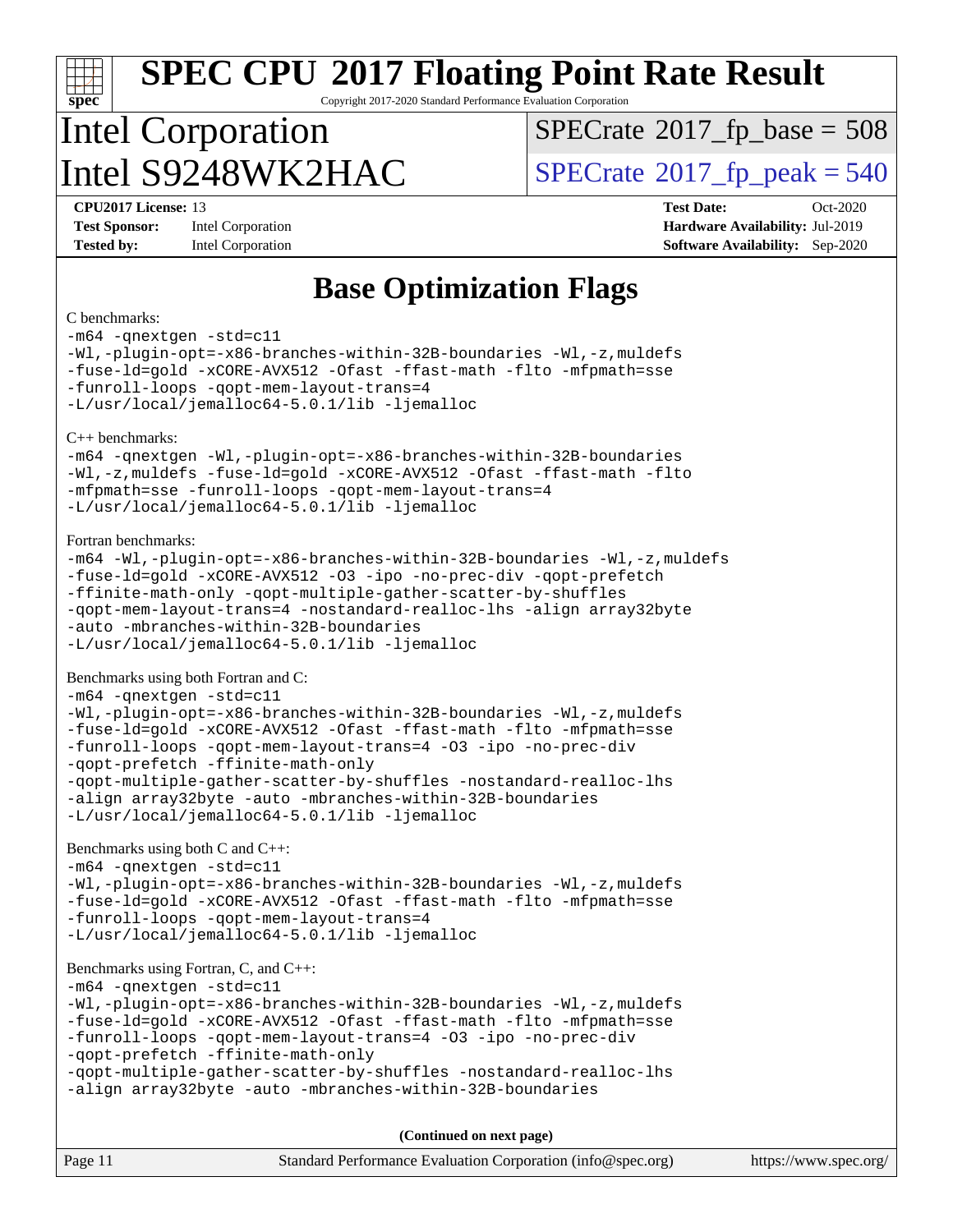# **[spec](http://www.spec.org/)**

# **[SPEC CPU](http://www.spec.org/auto/cpu2017/Docs/result-fields.html#SPECCPU2017FloatingPointRateResult)[2017 Floating Point Rate Result](http://www.spec.org/auto/cpu2017/Docs/result-fields.html#SPECCPU2017FloatingPointRateResult)**

Copyright 2017-2020 Standard Performance Evaluation Corporation

## Intel Corporation Intel  $S9248WK2HAC$  [SPECrate](http://www.spec.org/auto/cpu2017/Docs/result-fields.html#SPECrate2017fppeak)®[2017\\_fp\\_peak = 5](http://www.spec.org/auto/cpu2017/Docs/result-fields.html#SPECrate2017fppeak)40

 $SPECTate$ <sup>®</sup>[2017\\_fp\\_base =](http://www.spec.org/auto/cpu2017/Docs/result-fields.html#SPECrate2017fpbase) 508

**[Tested by:](http://www.spec.org/auto/cpu2017/Docs/result-fields.html#Testedby)** Intel Corporation **[Software Availability:](http://www.spec.org/auto/cpu2017/Docs/result-fields.html#SoftwareAvailability)** Sep-2020

**[CPU2017 License:](http://www.spec.org/auto/cpu2017/Docs/result-fields.html#CPU2017License)** 13 **[Test Date:](http://www.spec.org/auto/cpu2017/Docs/result-fields.html#TestDate)** Oct-2020 **[Test Sponsor:](http://www.spec.org/auto/cpu2017/Docs/result-fields.html#TestSponsor)** Intel Corporation **[Hardware Availability:](http://www.spec.org/auto/cpu2017/Docs/result-fields.html#HardwareAvailability)** Jul-2019

#### **[Base Optimization Flags \(Continued\)](http://www.spec.org/auto/cpu2017/Docs/result-fields.html#BaseOptimizationFlags)**

[Benchmarks using Fortran, C, and C++](http://www.spec.org/auto/cpu2017/Docs/result-fields.html#BenchmarksusingFortranCandCXX) (continued):

[-L/usr/local/jemalloc64-5.0.1/lib](http://www.spec.org/cpu2017/results/res2020q4/cpu2017-20201013-24196.flags.html#user_CC_CXX_FCbase_jemalloc_link_path64_1_cc289568b1a6c0fd3b62c91b824c27fcb5af5e8098e6ad028160d21144ef1b8aef3170d2acf0bee98a8da324cfe4f67d0a3d0c4cc4673d993d694dc2a0df248b) [-ljemalloc](http://www.spec.org/cpu2017/results/res2020q4/cpu2017-20201013-24196.flags.html#user_CC_CXX_FCbase_jemalloc_link_lib_d1249b907c500fa1c0672f44f562e3d0f79738ae9e3c4a9c376d49f265a04b9c99b167ecedbf6711b3085be911c67ff61f150a17b3472be731631ba4d0471706)

#### **[Peak Compiler Invocation](http://www.spec.org/auto/cpu2017/Docs/result-fields.html#PeakCompilerInvocation)**

| C benchmarks: |  |
|---------------|--|
| icc           |  |

[C++ benchmarks:](http://www.spec.org/auto/cpu2017/Docs/result-fields.html#CXXbenchmarks) [icpc](http://www.spec.org/cpu2017/results/res2020q4/cpu2017-20201013-24196.flags.html#user_CXXpeak_intel_icpc_c510b6838c7f56d33e37e94d029a35b4a7bccf4766a728ee175e80a419847e808290a9b78be685c44ab727ea267ec2f070ec5dc83b407c0218cded6866a35d07)

[Fortran benchmarks](http://www.spec.org/auto/cpu2017/Docs/result-fields.html#Fortranbenchmarks): [ifort](http://www.spec.org/cpu2017/results/res2020q4/cpu2017-20201013-24196.flags.html#user_FCpeak_intel_ifort_8111460550e3ca792625aed983ce982f94888b8b503583aa7ba2b8303487b4d8a21a13e7191a45c5fd58ff318f48f9492884d4413fa793fd88dd292cad7027ca)

[Benchmarks using both Fortran and C](http://www.spec.org/auto/cpu2017/Docs/result-fields.html#BenchmarksusingbothFortranandC): [ifort](http://www.spec.org/cpu2017/results/res2020q4/cpu2017-20201013-24196.flags.html#user_CC_FCpeak_intel_ifort_8111460550e3ca792625aed983ce982f94888b8b503583aa7ba2b8303487b4d8a21a13e7191a45c5fd58ff318f48f9492884d4413fa793fd88dd292cad7027ca) [icc](http://www.spec.org/cpu2017/results/res2020q4/cpu2017-20201013-24196.flags.html#user_CC_FCpeak_intel_icc_66fc1ee009f7361af1fbd72ca7dcefbb700085f36577c54f309893dd4ec40d12360134090235512931783d35fd58c0460139e722d5067c5574d8eaf2b3e37e92)

[Benchmarks using both C and C++](http://www.spec.org/auto/cpu2017/Docs/result-fields.html#BenchmarksusingbothCandCXX): [icpc](http://www.spec.org/cpu2017/results/res2020q4/cpu2017-20201013-24196.flags.html#user_CC_CXXpeak_intel_icpc_c510b6838c7f56d33e37e94d029a35b4a7bccf4766a728ee175e80a419847e808290a9b78be685c44ab727ea267ec2f070ec5dc83b407c0218cded6866a35d07) [icc](http://www.spec.org/cpu2017/results/res2020q4/cpu2017-20201013-24196.flags.html#user_CC_CXXpeak_intel_icc_66fc1ee009f7361af1fbd72ca7dcefbb700085f36577c54f309893dd4ec40d12360134090235512931783d35fd58c0460139e722d5067c5574d8eaf2b3e37e92)

[Benchmarks using Fortran, C, and C++:](http://www.spec.org/auto/cpu2017/Docs/result-fields.html#BenchmarksusingFortranCandCXX) [icpc](http://www.spec.org/cpu2017/results/res2020q4/cpu2017-20201013-24196.flags.html#user_CC_CXX_FCpeak_intel_icpc_c510b6838c7f56d33e37e94d029a35b4a7bccf4766a728ee175e80a419847e808290a9b78be685c44ab727ea267ec2f070ec5dc83b407c0218cded6866a35d07) [icc](http://www.spec.org/cpu2017/results/res2020q4/cpu2017-20201013-24196.flags.html#user_CC_CXX_FCpeak_intel_icc_66fc1ee009f7361af1fbd72ca7dcefbb700085f36577c54f309893dd4ec40d12360134090235512931783d35fd58c0460139e722d5067c5574d8eaf2b3e37e92) [ifort](http://www.spec.org/cpu2017/results/res2020q4/cpu2017-20201013-24196.flags.html#user_CC_CXX_FCpeak_intel_ifort_8111460550e3ca792625aed983ce982f94888b8b503583aa7ba2b8303487b4d8a21a13e7191a45c5fd58ff318f48f9492884d4413fa793fd88dd292cad7027ca)

#### **[Peak Portability Flags](http://www.spec.org/auto/cpu2017/Docs/result-fields.html#PeakPortabilityFlags)**

Same as Base Portability Flags

#### **[Peak Optimization Flags](http://www.spec.org/auto/cpu2017/Docs/result-fields.html#PeakOptimizationFlags)**

[C benchmarks](http://www.spec.org/auto/cpu2017/Docs/result-fields.html#Cbenchmarks):

519.lbm\_r: basepeak = yes

538.imagick\_r: basepeak = yes

544.nab\_r: basepeak = yes

[C++ benchmarks:](http://www.spec.org/auto/cpu2017/Docs/result-fields.html#CXXbenchmarks)

**(Continued on next page)**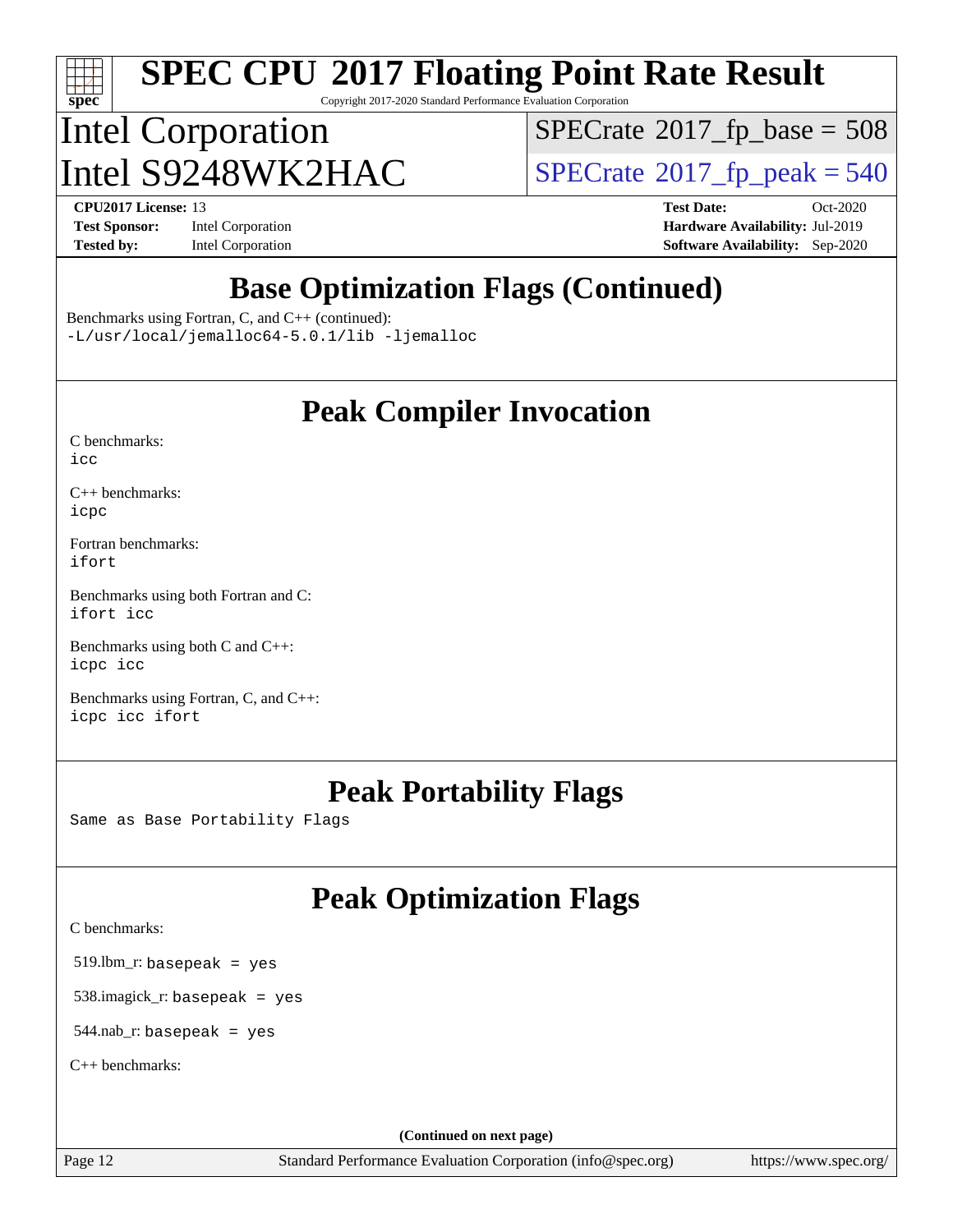Copyright 2017-2020 Standard Performance Evaluation Corporation

## Intel Corporation  $\text{Intel } S9248WK2HAC$  [SPECrate](http://www.spec.org/auto/cpu2017/Docs/result-fields.html#SPECrate2017fppeak)®[2017\\_fp\\_peak = 5](http://www.spec.org/auto/cpu2017/Docs/result-fields.html#SPECrate2017fppeak)40

 $SPECTate$ <sup>®</sup>[2017\\_fp\\_base =](http://www.spec.org/auto/cpu2017/Docs/result-fields.html#SPECrate2017fpbase) 508

**[spec](http://www.spec.org/)**

**[Test Sponsor:](http://www.spec.org/auto/cpu2017/Docs/result-fields.html#TestSponsor)** Intel Corporation **[Hardware Availability:](http://www.spec.org/auto/cpu2017/Docs/result-fields.html#HardwareAvailability)** Jul-2019 **[Tested by:](http://www.spec.org/auto/cpu2017/Docs/result-fields.html#Testedby)** Intel Corporation **[Software Availability:](http://www.spec.org/auto/cpu2017/Docs/result-fields.html#SoftwareAvailability)** Sep-2020

**[CPU2017 License:](http://www.spec.org/auto/cpu2017/Docs/result-fields.html#CPU2017License)** 13 **[Test Date:](http://www.spec.org/auto/cpu2017/Docs/result-fields.html#TestDate)** Oct-2020

## **[Peak Optimization Flags \(Continued\)](http://www.spec.org/auto/cpu2017/Docs/result-fields.html#PeakOptimizationFlags)**

508.namd\_r: basepeak = yes

 510.parest\_r: [-m64](http://www.spec.org/cpu2017/results/res2020q4/cpu2017-20201013-24196.flags.html#user_peakCXXLD510_parest_r_m64-icc) [-qnextgen](http://www.spec.org/cpu2017/results/res2020q4/cpu2017-20201013-24196.flags.html#user_peakCXXLD510_parest_r_f-qnextgen) [-Wl,-plugin-opt=-x86-branches-within-32B-boundaries](http://www.spec.org/cpu2017/results/res2020q4/cpu2017-20201013-24196.flags.html#user_peakLDFLAGS510_parest_r_f-x86-branches-within-32B-boundaries_0098b4e4317ae60947b7b728078a624952a08ac37a3c797dfb4ffeb399e0c61a9dd0f2f44ce917e9361fb9076ccb15e7824594512dd315205382d84209e912f3) [-Wl,-z,muldefs](http://www.spec.org/cpu2017/results/res2020q4/cpu2017-20201013-24196.flags.html#user_peakEXTRA_LDFLAGS510_parest_r_link_force_multiple1_b4cbdb97b34bdee9ceefcfe54f4c8ea74255f0b02a4b23e853cdb0e18eb4525ac79b5a88067c842dd0ee6996c24547a27a4b99331201badda8798ef8a743f577) [-fuse-ld=gold](http://www.spec.org/cpu2017/results/res2020q4/cpu2017-20201013-24196.flags.html#user_peakEXTRA_LDFLAGS510_parest_r_f-fuse-ld_920b3586e2b8c6e0748b9c84fa9b744736ba725a32cab14ad8f3d4ad28eecb2f59d1144823d2e17006539a88734fe1fc08fc3035f7676166309105a78aaabc32) [-xCORE-AVX512](http://www.spec.org/cpu2017/results/res2020q4/cpu2017-20201013-24196.flags.html#user_peakCXXOPTIMIZE510_parest_r_f-xCORE-AVX512) [-Ofast](http://www.spec.org/cpu2017/results/res2020q4/cpu2017-20201013-24196.flags.html#user_peakCXXOPTIMIZE510_parest_r_f-Ofast) [-ffast-math](http://www.spec.org/cpu2017/results/res2020q4/cpu2017-20201013-24196.flags.html#user_peakCXXOPTIMIZE510_parest_r_f-ffast-math) [-flto](http://www.spec.org/cpu2017/results/res2020q4/cpu2017-20201013-24196.flags.html#user_peakCXXOPTIMIZE510_parest_r_f-flto) [-mfpmath=sse](http://www.spec.org/cpu2017/results/res2020q4/cpu2017-20201013-24196.flags.html#user_peakCXXOPTIMIZE510_parest_r_f-mfpmath_70eb8fac26bde974f8ab713bc9086c5621c0b8d2f6c86f38af0bd7062540daf19db5f3a066d8c6684be05d84c9b6322eb3b5be6619d967835195b93d6c02afa1) [-funroll-loops](http://www.spec.org/cpu2017/results/res2020q4/cpu2017-20201013-24196.flags.html#user_peakCXXOPTIMIZE510_parest_r_f-funroll-loops) [-qopt-mem-layout-trans=4](http://www.spec.org/cpu2017/results/res2020q4/cpu2017-20201013-24196.flags.html#user_peakCXXOPTIMIZE510_parest_r_f-qopt-mem-layout-trans_fa39e755916c150a61361b7846f310bcdf6f04e385ef281cadf3647acec3f0ae266d1a1d22d972a7087a248fd4e6ca390a3634700869573d231a252c784941a8) [-L/usr/local/jemalloc64-5.0.1/lib](http://www.spec.org/cpu2017/results/res2020q4/cpu2017-20201013-24196.flags.html#user_peakEXTRA_LIBS510_parest_r_jemalloc_link_path64_1_cc289568b1a6c0fd3b62c91b824c27fcb5af5e8098e6ad028160d21144ef1b8aef3170d2acf0bee98a8da324cfe4f67d0a3d0c4cc4673d993d694dc2a0df248b) [-ljemalloc](http://www.spec.org/cpu2017/results/res2020q4/cpu2017-20201013-24196.flags.html#user_peakEXTRA_LIBS510_parest_r_jemalloc_link_lib_d1249b907c500fa1c0672f44f562e3d0f79738ae9e3c4a9c376d49f265a04b9c99b167ecedbf6711b3085be911c67ff61f150a17b3472be731631ba4d0471706)

[Fortran benchmarks](http://www.spec.org/auto/cpu2017/Docs/result-fields.html#Fortranbenchmarks):

```
 503.bwaves_r: -m64 -Wl,-plugin-opt=-x86-branches-within-32B-boundaries
-Wl,-z,muldefs -fuse-ld=gold -xCORE-AVX512 -O3 -ipo
-no-prec-div -qopt-prefetch -ffinite-math-only
-qopt-multiple-gather-scatter-by-shuffles
-qopt-mem-layout-trans=4 -nostandard-realloc-lhs
-align array32byte -auto -mbranches-within-32B-boundaries
-L/usr/local/jemalloc64-5.0.1/lib -ljemalloc
```
549.fotonik3d\_r: basepeak = yes

554.roms\_r: Same as 503.bwaves\_r

[Benchmarks using both Fortran and C](http://www.spec.org/auto/cpu2017/Docs/result-fields.html#BenchmarksusingbothFortranandC):

```
 521.wrf_r: -prof-gen(pass 1) -prof-use(pass 2) -xCORE-AVX512 -O3
-ipo -no-prec-div -qopt-prefetch -ffinite-math-only
-qopt-multiple-gather-scatter-by-shuffles
-qopt-mem-layout-trans=4 -mbranches-within-32B-boundaries
-nostandard-realloc-lhs -align array32byte -auto
-L/usr/local/jemalloc64-5.0.1/lib -ljemalloc
```
 $527$ .cam $4$ \_r: basepeak = yes

[Benchmarks using both C and C++](http://www.spec.org/auto/cpu2017/Docs/result-fields.html#BenchmarksusingbothCandCXX):

 511.povray\_r: [-prof-gen](http://www.spec.org/cpu2017/results/res2020q4/cpu2017-20201013-24196.flags.html#user_peakPASS1_CFLAGSPASS1_CXXFLAGSPASS1_LDFLAGS511_povray_r_prof_gen_5aa4926d6013ddb2a31985c654b3eb18169fc0c6952a63635c234f711e6e63dd76e94ad52365559451ec499a2cdb89e4dc58ba4c67ef54ca681ffbe1461d6b36)(pass 1) [-prof-use](http://www.spec.org/cpu2017/results/res2020q4/cpu2017-20201013-24196.flags.html#user_peakPASS2_CFLAGSPASS2_CXXFLAGSPASS2_LDFLAGS511_povray_r_prof_use_1a21ceae95f36a2b53c25747139a6c16ca95bd9def2a207b4f0849963b97e94f5260e30a0c64f4bb623698870e679ca08317ef8150905d41bd88c6f78df73f19)(pass 2) [-xCORE-AVX512](http://www.spec.org/cpu2017/results/res2020q4/cpu2017-20201013-24196.flags.html#user_peakCOPTIMIZECXXOPTIMIZEPASS2_COPTIMIZEPASS2_CXXOPTIMIZE511_povray_r_f-xCORE-AVX512) [-O3](http://www.spec.org/cpu2017/results/res2020q4/cpu2017-20201013-24196.flags.html#user_peakCOPTIMIZECXXOPTIMIZEPASS1_COPTIMIZEPASS1_CXXOPTIMIZEPASS2_COPTIMIZEPASS2_CXXOPTIMIZE511_povray_r_f-O3) [-ipo](http://www.spec.org/cpu2017/results/res2020q4/cpu2017-20201013-24196.flags.html#user_peakCOPTIMIZECXXOPTIMIZEPASS1_COPTIMIZEPASS1_CXXOPTIMIZEPASS2_COPTIMIZEPASS2_CXXOPTIMIZE511_povray_r_f-ipo) [-no-prec-div](http://www.spec.org/cpu2017/results/res2020q4/cpu2017-20201013-24196.flags.html#user_peakCOPTIMIZECXXOPTIMIZEPASS1_COPTIMIZEPASS1_CXXOPTIMIZEPASS2_COPTIMIZEPASS2_CXXOPTIMIZE511_povray_r_f-no-prec-div) [-qopt-prefetch](http://www.spec.org/cpu2017/results/res2020q4/cpu2017-20201013-24196.flags.html#user_peakCOPTIMIZECXXOPTIMIZEPASS1_COPTIMIZEPASS1_CXXOPTIMIZEPASS2_COPTIMIZEPASS2_CXXOPTIMIZE511_povray_r_f-qopt-prefetch) [-ffinite-math-only](http://www.spec.org/cpu2017/results/res2020q4/cpu2017-20201013-24196.flags.html#user_peakCOPTIMIZECXXOPTIMIZEPASS1_COPTIMIZEPASS1_CXXOPTIMIZEPASS2_COPTIMIZEPASS2_CXXOPTIMIZE511_povray_r_f_finite_math_only_cb91587bd2077682c4b38af759c288ed7c732db004271a9512da14a4f8007909a5f1427ecbf1a0fb78ff2a814402c6114ac565ca162485bbcae155b5e4258871) [-qopt-multiple-gather-scatter-by-shuffles](http://www.spec.org/cpu2017/results/res2020q4/cpu2017-20201013-24196.flags.html#user_peakCOPTIMIZECXXOPTIMIZEPASS1_COPTIMIZEPASS1_CXXOPTIMIZEPASS2_COPTIMIZEPASS2_CXXOPTIMIZE511_povray_r_f-qopt-multiple-gather-scatter-by-shuffles) [-qopt-mem-layout-trans=4](http://www.spec.org/cpu2017/results/res2020q4/cpu2017-20201013-24196.flags.html#user_peakCOPTIMIZECXXOPTIMIZEPASS1_COPTIMIZEPASS1_CXXOPTIMIZEPASS2_COPTIMIZEPASS2_CXXOPTIMIZE511_povray_r_f-qopt-mem-layout-trans_fa39e755916c150a61361b7846f310bcdf6f04e385ef281cadf3647acec3f0ae266d1a1d22d972a7087a248fd4e6ca390a3634700869573d231a252c784941a8) [-mbranches-within-32B-boundaries](http://www.spec.org/cpu2017/results/res2020q4/cpu2017-20201013-24196.flags.html#user_peakEXTRA_COPTIMIZEEXTRA_CXXOPTIMIZE511_povray_r_f-mbranches-within-32B-boundaries) [-L/usr/local/jemalloc64-5.0.1/lib](http://www.spec.org/cpu2017/results/res2020q4/cpu2017-20201013-24196.flags.html#user_peakEXTRA_LIBS511_povray_r_jemalloc_link_path64_1_cc289568b1a6c0fd3b62c91b824c27fcb5af5e8098e6ad028160d21144ef1b8aef3170d2acf0bee98a8da324cfe4f67d0a3d0c4cc4673d993d694dc2a0df248b) [-ljemalloc](http://www.spec.org/cpu2017/results/res2020q4/cpu2017-20201013-24196.flags.html#user_peakEXTRA_LIBS511_povray_r_jemalloc_link_lib_d1249b907c500fa1c0672f44f562e3d0f79738ae9e3c4a9c376d49f265a04b9c99b167ecedbf6711b3085be911c67ff61f150a17b3472be731631ba4d0471706)

526.blender\_r: basepeak = yes

[Benchmarks using Fortran, C, and C++:](http://www.spec.org/auto/cpu2017/Docs/result-fields.html#BenchmarksusingFortranCandCXX)

**(Continued on next page)**